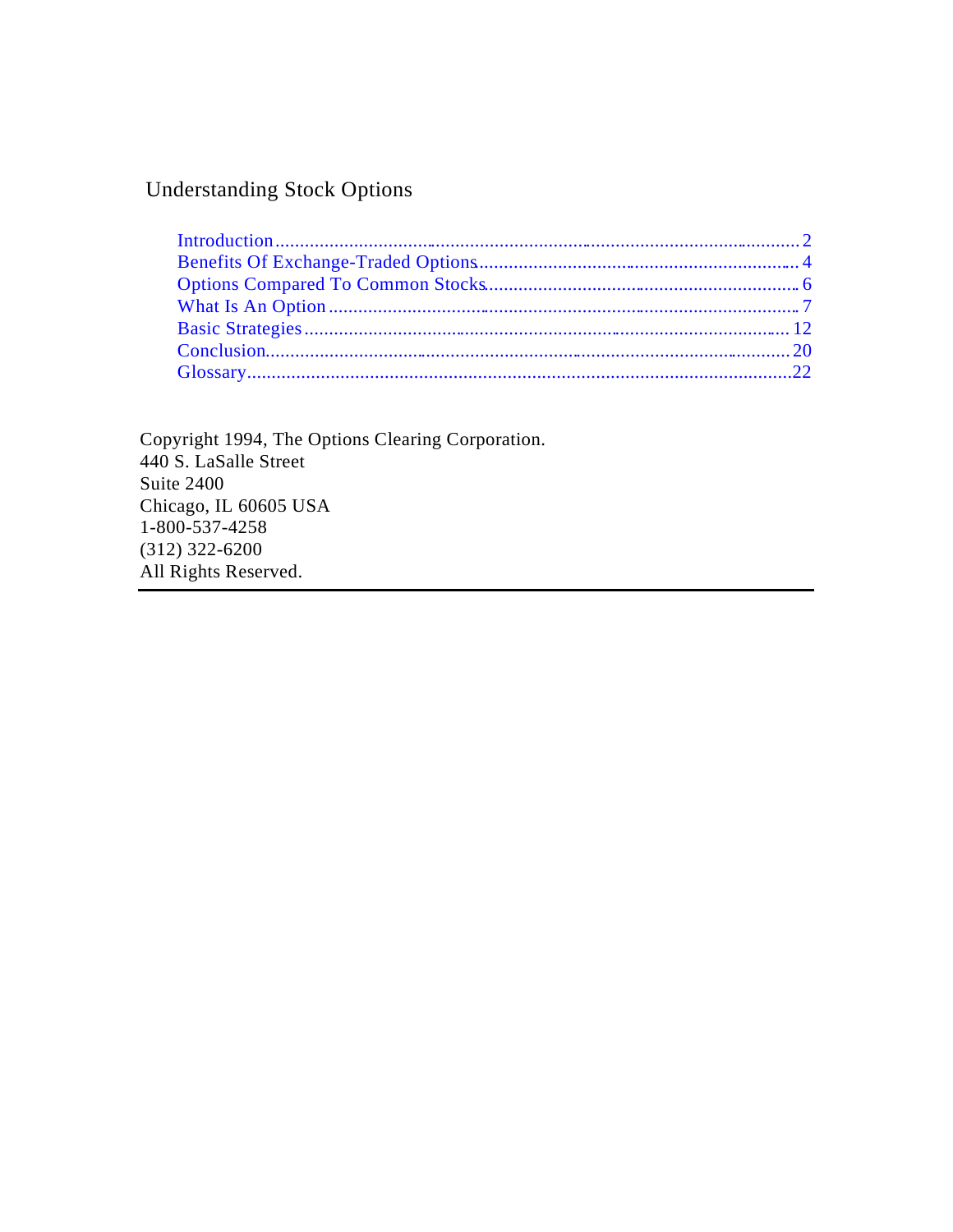# <span id="page-1-0"></span>Introduction

Options are financial instruments that can provide you, the individual investor, with the flexibility you need in almost any investment situation you might encounter. Options give you options. You're not just limited to buying, selling or staying out of the market. With options, you can tailor your position to your own situation and stock market outlook. Consider the following potential benefits of options:

- You can protect stock holdings from a decline in market price
- You can increase income against current stock holdings
- You can prepare to buy stock at a lower price
- You can position yourself for a big market move even when you don't know which way prices will move
- You can benefit from a stock price's rise or fall without incurring the cost of buying or selling the stock outright

A stock option is a contract which conveys to its holder the right, but not the obligation, to buy or sell shares of the underlying security at a specified price on or before a given date. After this given date, the option ceases to exist. The seller of an option is, in turn, obligated to sell (or buy) the shares to (or from) the buyer of the option at the specified price upon the buyer's request.

Options are currently traded on the following U.S. exchanges: The American Stock Exchange, Inc. (AMEX), the Chicago Board Options Exchange, Inc. (CBOE), the New York Stock Exchange, Inc. (NYSE), The Pacific Stock Exchange, Inc. (PSE), and the Philadelphia Stock Exchange, Inc. (PHLX). Like trading in stocks, option trading is regulated by the Securities and Exchange Commission (SEC).

The purpose of this publication is to provide an introductory understanding of stock options and how they can be used. Options are also traded on indexes (AMEX, CBOE, NYSE, PHLX, PSE), on U.S. Treasury securities (CBOE), and on foreign currencies (PHLX); information on these option products is not included in this document but can be obtained by contacting the appropriate exchange (see pages 40 and 41 for addresses and phone numbers). These exchanges which trade options seek to provide competitive, liquid, and orderly markets for the purchase and sale of standardized options. All option contracts traded on U.S. securities exchanges are issued, guaranteed and cleared by The Options Clearing Corporation (OCC). OCC is a registered clearing corporation with the SEC and has received a 'AAA' credit rating from Standard & Poor's Corporation. The 'AAA' credit rating relates to OCC's ability to fulfill its obligations as counter-party for options trades.

This introductory document should be read in conjunction with the basic option disclosure document, titled *Characteristics and Risks of Standardized Options, which outlines the purposes and risks of option transactions. Despite their many benefits, options are not suitable for all investors. Individuals should not enter into option transactions until they have read and understood the risk disclosure document which can be obtained here and from their broker, any of the options exchanges, or OCC. It must be noted that, despite the efforts of each exchange to provide liquid markets, under certain conditions it may be difficult or impossible to liquidate an option position. Please refer to the disclosure document for further discussion on this matter.*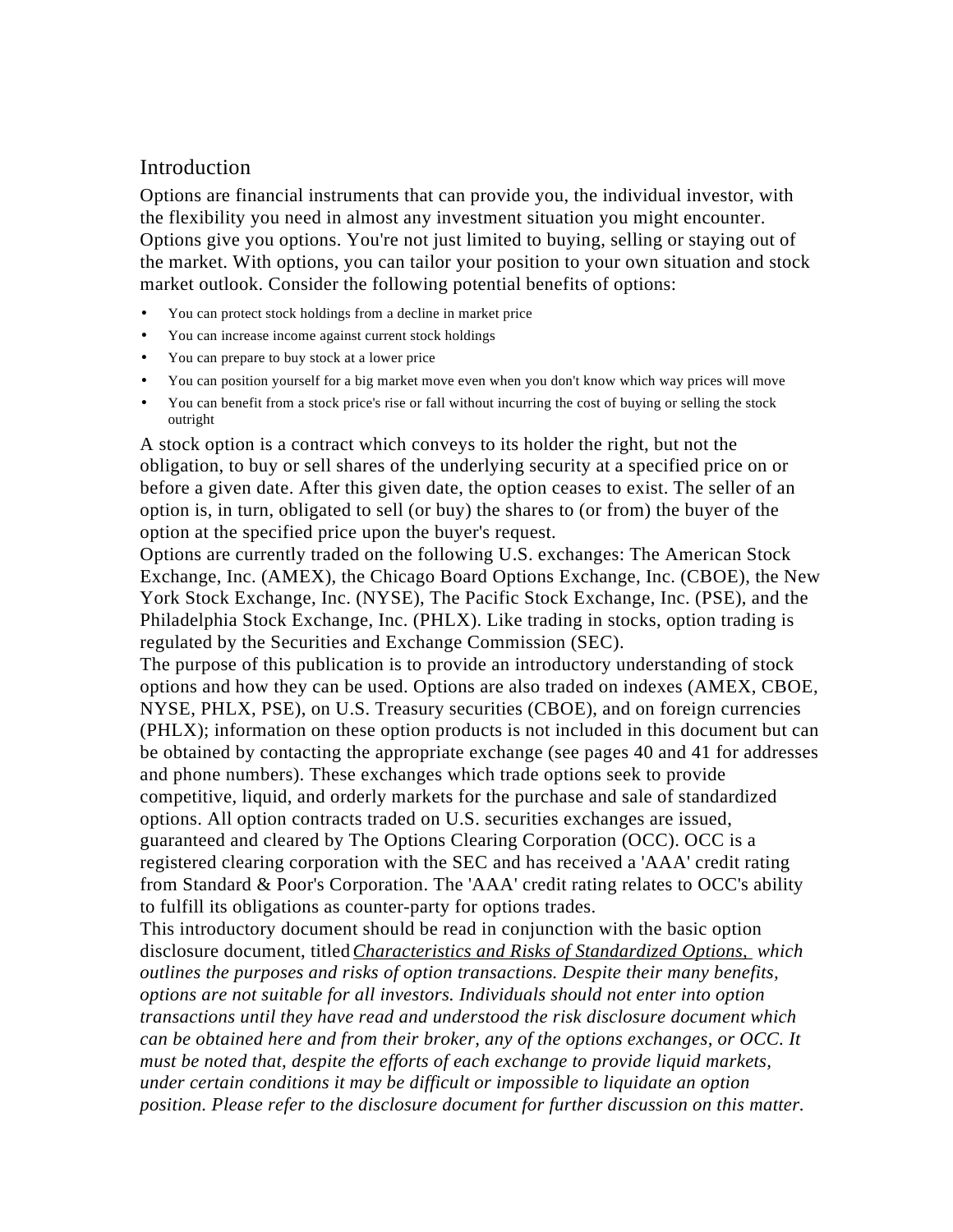*In addition, margin requirements, transaction and commission costs, and tax ramifications of buying or selling options should be discussed thoroughly with a broker and/or tax advisor before engaging in option transactions.*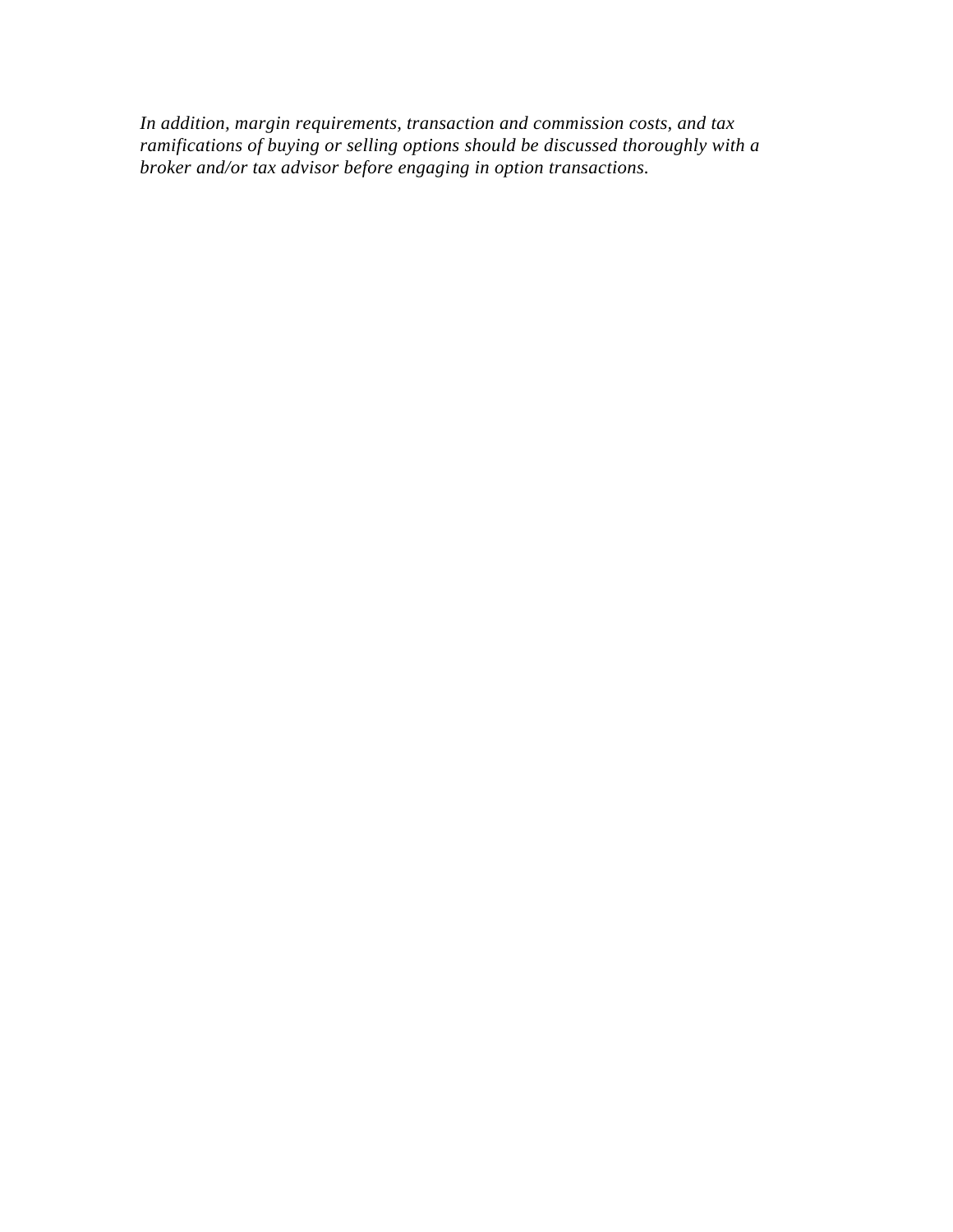# <span id="page-3-0"></span>Benefits Of Exchange-Traded Options

Orderly, Efficient, and Liquid Markets... Flexibility. . Leverage.. Limited Risk.. Guaranteed Contract Performance. These are the major benefits of options traded on securities exchanges today.

Although the history of options extends several centuries, it was not until 1973 that standardized, exchange-listed and government regulated options became available. In only a few years, these options virtually displaced the limited trading in over-thecounter options and became an indispensable tool for the securities industry.

## **Orderly, Efficient and Liquid Markets**

Standardized option contracts provide orderly, efficient, and liquid option markets. Except under special circumstances, all stock option contracts are for 100 shares of the underlying stock. The strike price of an option is the specified share price at which the shares of stock will be bought or sold if the buyer of an option, or the holder, exercises his option. Strike prices are listed in increments of 2.5, 5, or 10 points, depending on the market price of the underlying security, and only strike prices a few levels above and below the current market price are traded. Other than for long-term options, or LEAPS, which are discussed below, at any given time a particular option can be bought with one of four expiration dates (see tables in Appendix). As a result of this standardization, option prices can be obtained quickly and easily at any time during trading hours. Additionally, closing option prices (premiums) for exchange-traded options are published daily in many newspapers. Option prices are set by buyers and sellers on the exchange floor where all trading is conducted in the open, competitive manner of an auction market.

# **Flexibility**

Options are an extremely versatile investment tool. Because of their unique risk/reward structure, options can be used in many combinations with other option contracts and/or other financial instruments to create either a hedged or speculative position. Some basic strategies are described in a later section.

# **Leverage**

A stock option allows you to fix the price, for a specific period of time, at which you can purchase or sell 100 shares of stock for a premium (price) which is only a percentage of what you would pay to own the stock outright. That leverage means that by using options you may be able to increase your potential benefit from a stock's price movements.

For example, to own 100 shares of a stock trading at \$50 per share would cost \$5,000. On the other hand, owning a \$5 call option with a strike price of \$50 would give you the right to buy 100 shares of the same stock at any time during the life of the option and would cost only \$500. Remember that premiums are quoted on a per share basis;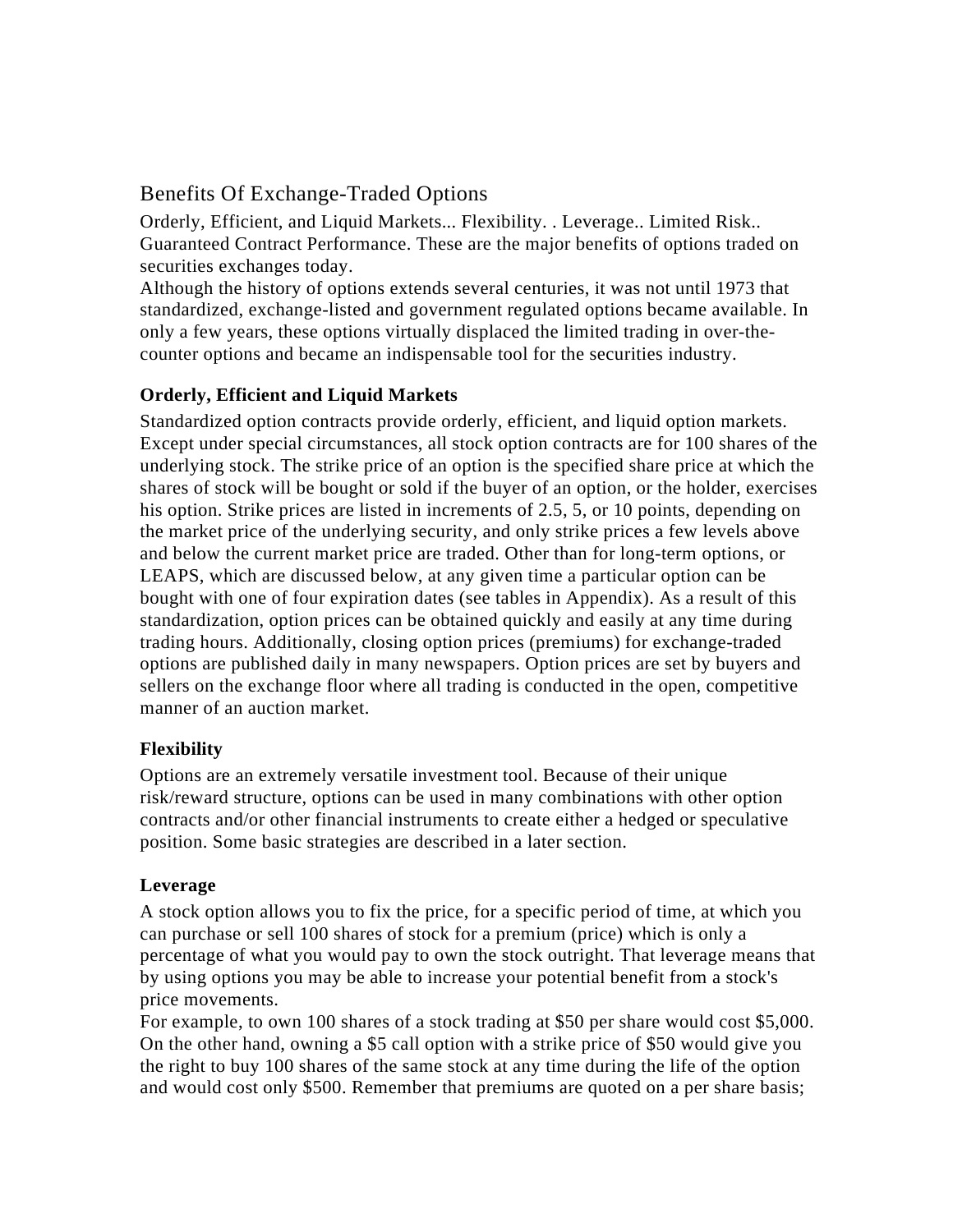thus a \$5 premium represents a premium payment of \$5 x 100, or \$500, per option contract. Market's assume that one month after the option was purchased, the stock price has risen to \$55. The gain on the stock investment is \$500, or 10%. However, for the same \$5 increase in the stock price, the call option premium might increase to \$7, For a return of \$200, or 40%. Although the dollar amount gained on the stock investment is greater than the option investment, the percentage return is much greater with options than with stock. Leverage also has downside implications. If the stock does not rise as anticipated or falls during the life of the option, leverage will magnify the investment's percentage loss. For instance, if in the above example the stock had instead fallen to \$40, the loss on the stock investment would be \$1,000 (or 20%). For this \$10 decrease in stock price, the call option premium might decrease to \$2 resulting in a loss of \$300 (or 60%). You should take note, however, that as an option buyer, the most you can lose is the premium amount you paid for the option.

## **Limited Risk For Buyer**

Unlike other investments where the risks may have no limit, options offer a known risk to buyers. An option buyer absolutely cannot lose more than the price of the option, the premium. Because the right to buy or sell the underlying security at a specific price expires on a given date, the option will expire worthless if the conditions for profitable exercise or sale of the contract are not met by the expiration date. An uncovered option seller (sometimes referred to as the writer of an option), on the other hand, may face unlimited risk.

# **Guaranteed Contract Performance**

An option holder is able to look to the system created by OCC's Rules which includes the brokers and Clearing Members involved in a particular option transaction and to certain funds held by OCC - rather than to any particular option writer for performance. Prior to the existence of option exchanges and OCC, an option holder who wanted to exercise an option depended on the ethical and financial integrity of the writer or his brokerage firm for performance. Furthermore, there was no convenient means of closing out one's position prior to the expiration of the contract. OCC, as the common clearing entity for all exchange traded option transactions, resolves these difficulties. Once OCC is satisfied that there are matching orders from a buyer and a seller, it severs the link between the parties. In effect, OCC becomes the buyer to the seller and the seller to the buyer. As a result, the seller can buy back the same option he has written, closing out the initial transaction and terminating his obligation to deliver the underlying stock or exercise value of the option to OCC, and this will in no way affect the right of the original buyer to sell, hold or exercise his option. All premium and settlement payments are made to and paid by OCC.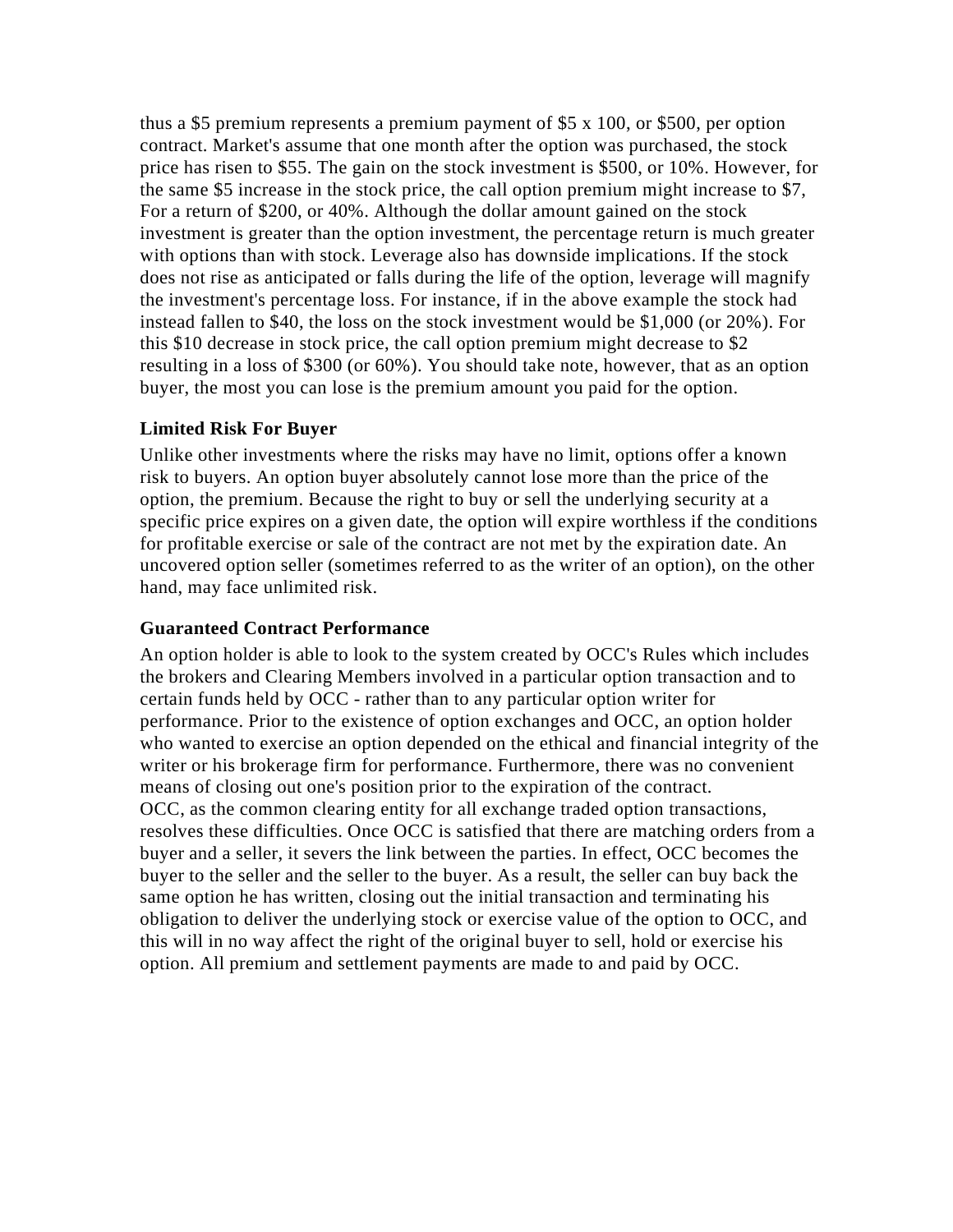# <span id="page-5-0"></span>Options Compared To Common Stocks

#### **Options share many similarities with common stocks:**

- Both options and stocks are listed securities. Orders to buy and sell options are handled through brokers in the same way as orders to buy and sell stocks. Listed option orders are executed on the trading floors of national SEC-regulated exchanges where all trading is conducted in an open, competitive auction market.
- Like stocks, options trade with buyers making bids and sellers making offers. In stocks, those bids and offers are for shares of stock. In options, the bids and offers are for the right to buy or sell 100 shares (per option contract) of the underlying stock at a given price per share for a given period of time.
- Option investors, like stock investors, have the ability to follow price movements, trading volume and other pertinent information day by day or even minute by minute. The buyer or seller of an option can quickly learn the price at which his order has been executed.

#### **Despite being quite similar, there are also some important differences between options and common stocks which should be noted**:

- Unlike common stock, an option has a limited life. Common stock can be held indefinitely in the hope that its value may increase, while every option has an expiration date. If an option is not closed out or exercised prior to its expiration date, it ceases to exist as a financial instrument. For this reason, an option is considered a "wasting asset."
- There is not a fixed number of options, as there is with common stock shares available. An option is simply a contract involving a buyer willing to pay a price to obtain certain rights and a seller willing to grant these rights in return for the price. Thus, unlike shares of common stock, the number of outstanding options (commonly referred to as open interest") depends solely on the number of buyers and sellers interested in receiving and conferring these rights.
- Unlike stocks which have certificates evidencing their ownership, options are certificateless. Option positions are indicated on printed statements prepared by a buyer's or seller's brokerage firm. Certificateless trading, an innovation of the option markets, sharply reduces paperwork and delays.
- Finally, while stock ownership provides the holder with a share of the company, certain voting rights and rights to dividends (if any), option owners participate only in the potential benefit of the stock's price movement.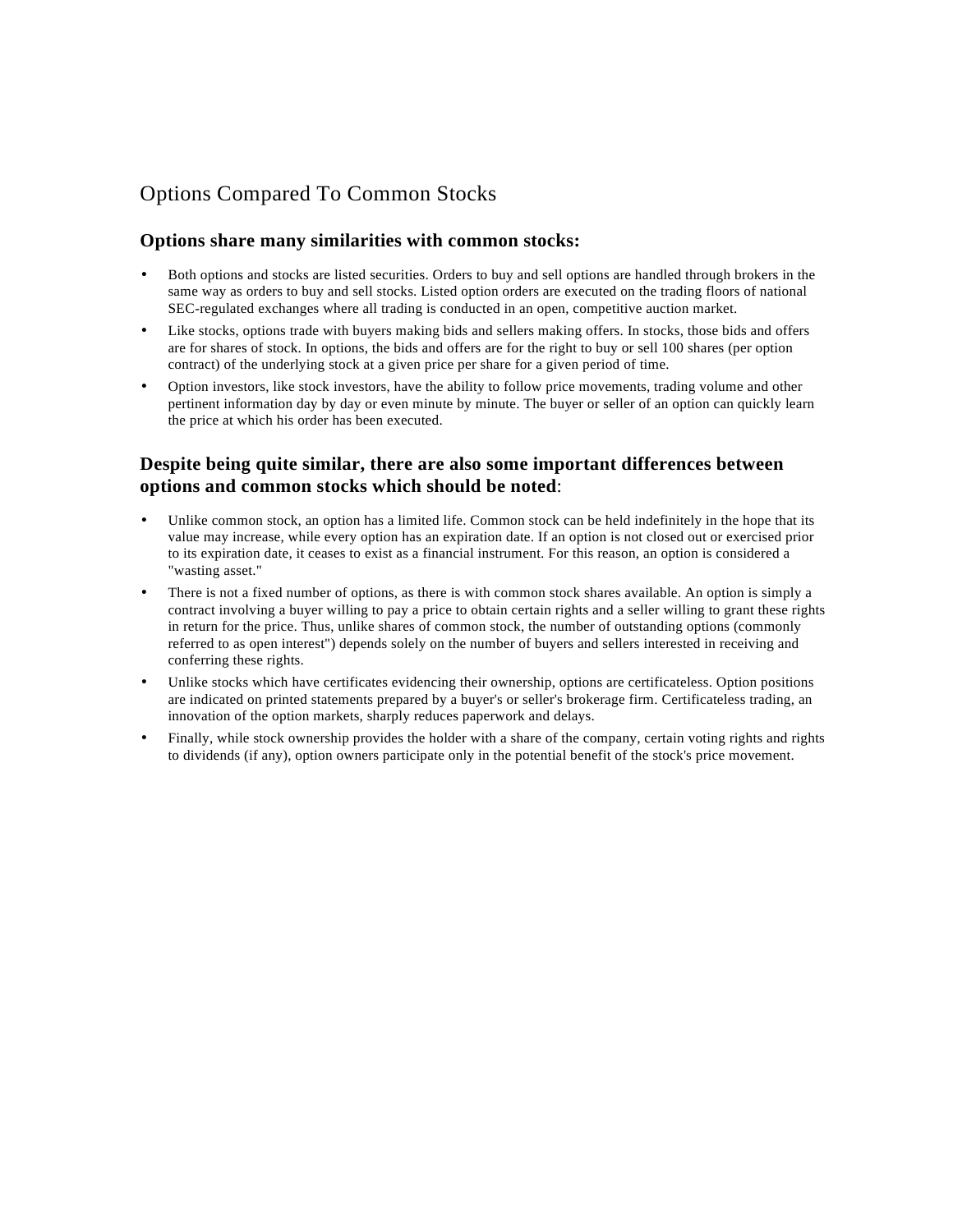## <span id="page-6-0"></span>What Is An Option

A stock option is a contract which conveys to its holder the right, but not the obligation, to buy or sell shares of the underlying security at a specified price on or before a given date. This right is granted by the seller of the option. There are two types of options, calls and puts. A call option gives its holder the right to buy an underlying security, whereas a put option conveys the right to sell an underlying security. For example, an American-style XYZ Corp. May 60 call entitles the buyer to purchase 100 shares of XYZ Corp. common stock at \$60 per share at any time prior to the option's expiration date in May. Likewise, an American-style XYZ Corp. May 60 put entitles the buyer to sell 100 shares of XYZ Corp. common stock at \$60 per share at any time prior to the option's expiration date in May.

#### **Underlying Security**

The specific stock on which an option contract is based is commonly referred to as the *underlying security.* Options are categorized as *derivative securities* because their value is derived in part from the value and characteristics of the underlying security. A stock option contract's *unit of trade* is the number of shares of underlying stock which are represented by that option. Generally speaking, stock options have a unit of trade of 100 shares. This means that one option contract represents the right to buy or sell 100 shares of the underlying security.

## **Strike Price**

The *strike price,* or *exercise price*, of an option is the specified share price at which the shares of stock can be bought or sold by the *holder*, or buyer, of the option contract if he *exercises* his right against a *writer,* or seller, of the option. To exercise your option is to exercise your right to buy (in the case of a call) or sell (in the case of a put) the underlying shares at the specified strike price of the option.

The strike price for an option is initially set at a price which is reasonably close to the current share price of the underlying security. Additional or subsequent strike prices are set at the following intervals: 2.5 points when the strike price to be set is \$25 or less; 5-points when the strike price to be set is over \$25 through \$200; and 10-points when the strike price to be set is over \$200. New strike prices are introduced when the price of the underlying security rises to the highest, or falls to the lowest, strike price currently available. The strike price, a fixed specification of an option contract, should not be confused with the *premium,* the price at which the contract trades, which fluctuates daily. If the strike price of a call option is less than the current market price of the underlying security, the call is said to be *in-the-money* because the holder of this call has the right to buy the stock at a price which is less than the price he would have to pay to buy the stock in the stock market. Likewise, if a put option has a strike price that is greater than the current market price of the underlying security, it is also said to be *in-the-money* because the holder of this put has the right to sell the stock at a price which is greater than the price he would receive selling the stock in the stock market.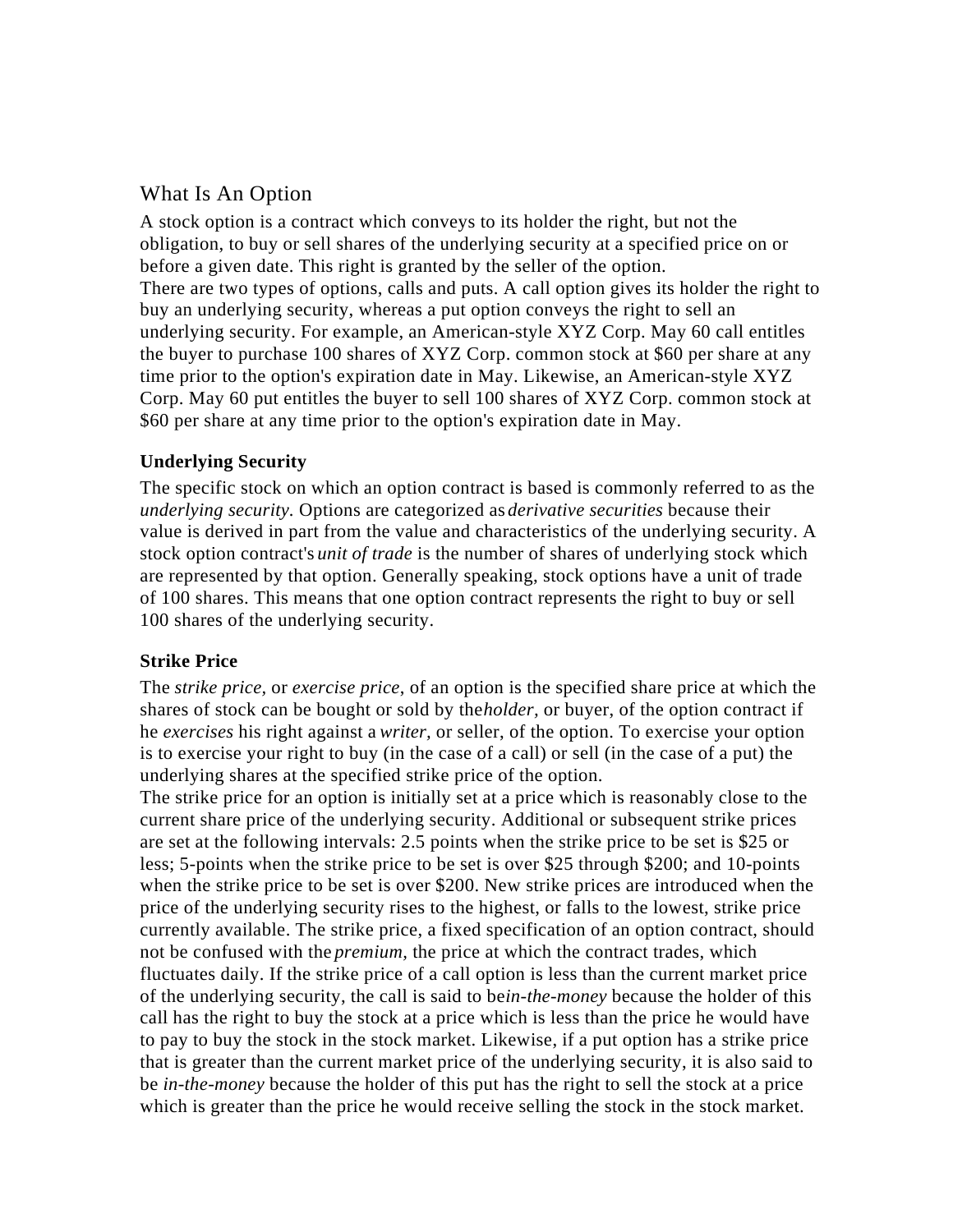The converse of in-the-money is, not surprisingly, *out-of-the-money* If the strike price equals the current market price, the option is said to beat the-money.

## **Premium**

Option buyers pay a price for the right to buy or sell the underlying security. This price is called the option *premium.* The premium is paid to the *writer,* or seller, of the option. In return, the writer of a call option is obligated to deliver the underlying security (in return for the strike price per share) to an option buyer if the call is *exercised* and, likewise, the writer of a put option is obligated to take delivery of the underlying security (at a cost of the strike price per share) from an option buyer if the put is exercised. Whether or not an option is ever exercised, the writer keeps the premium. Premiums are quoted on a per share basis. Thus, a premium of 7/8 represents a premium payment of \$87.50 per option contract (\$0.875 x 100 shares).

# **American, European and Capped Styles**

There are three *styles* of options: American, European and Capped. In the case of an *American* option, the holder of an option has the right to exercise his option on or before the expiration date of the option; otherwise, the option will expire worthless and cease to exist as a financial instrument. At the present time, all exchange-traded stock options are American-style. A *European* option is an option which can only be exercised during a specified period of time prior to its expiration. A *Capped* option gives the holder the right to exercise that option only during a specified period of time prior to its expiration, unless the option reaches the cap value prior to expiration, in which case the option is automatically exercised. The holder or writer of either style of option can close out his position at any time simply by making an offsetting, or closing, transaction. A *closing transaction* is a transaction in which, at some point prior to expiration, the buyer of an option makes an offsetting sale of an identical option, or the writer of an option makes an offsetting purchase of an identical option. A closing transaction cancels out an investor's previous position as the holder or writer of the option.

# **The Option Contract**

An option contract is defined by the following elements: type (put or call), style (American, European and Capped), underlying security, unit of trade (number of shares), strike price, and expiration date. All option contracts that are of the same type and style and cover the same underlying security are referred to as *aclass* of options. All options of the same class that also have the same unit of trade at the same strike price and expiration date are referred to as an option *series*. If a person's interest in a particular series of options is as a net holder (that is, if the number of contracts bought exceeds the number of contracts sold), then this person is said to have *along* position in the series. Likewise, if a person's interest in a particular series of options is as a net writer (if the number of contracts sold exceeds the number of contracts bought), he is said to have a *short* position in the series.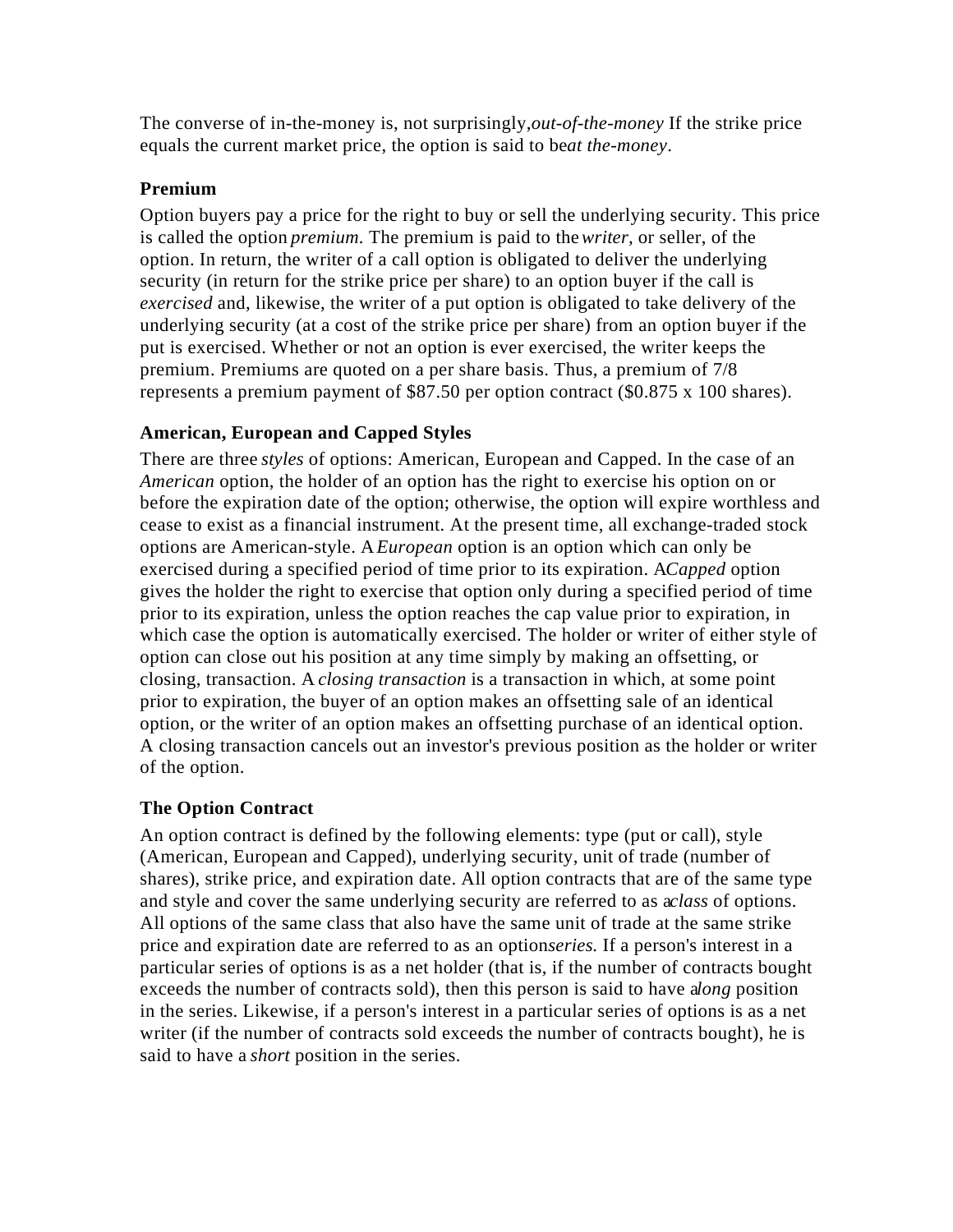#### **Exercising the Option**

If the holder of an option decides to exercise his right to buy (in the case of a call) or to sell (in the case of a put) the underlying shares of stock, the holder must direct his broker to submit an *exercise notice* to OCC. ln order to ensure that an option is exercised on a particular day, the holder must notify his broker before the broker's cutoff time for accepting exercise instructions on that day. Different firms may have different cutoff times for accepting exercise instructions from customers, and those cutoff times may be different for different classes of options.

Upon receipt of an exercise notice, OCC will then*assign* this exercise notice to one or more Clearing Members with short positions in the same series in accordance with its established procedures. The Clearing Member will, in turn, assign one or more of its customers (either randomly or on a first in first out basis) who hold short positions in that series. The assigned Clearing Member will then be obligated to sell (in the case of a call) or buy (in the case of a put) the underlying shares of stock at the specified strike price. OCC then arranges with a stock clearing corporation designated by the Clearing Member of the holder who exercises the option for delivery of shares of stock (in the case of a call) or delivery of the settlement amount (in the case of a put) to be made through the facilities of a correspondent clearing corporation.

#### **The Expiration Process**

A stock option usually begins trading about eight months before its expiration date. The exception is LEAPS or long-term options, discussed below. However, as a result of the sequential nature of the expiration cycles, some options have a life of only one to two months. A stock option trades on one of three expiration cycles. At any given time, an option can be bought or sold with one of four expiration dates as designated in the expiration cycle tables which can be found in the Appendix.

The *expiration date* is the last day an option exists. For listed stock options, this is the Saturday following the third Friday of the expiration month. Please note that this is the deadline by which brokerage firms must submit exercise notices to OCC; however, the exchanges and brokerage firms have rules and procedures regarding deadlines for an option holder to notify his brokerage firm of his intention to exercise. Please contact your broker for specific deadlines.

OCC has developed a procedure known as *Exercise By Exception* to expedite its processing of exercises of expiring options by certain brokerage firms that are Clearing Members of OCC. Under this procedure, which is sometimes referred to as "ex-by-ex", OCC has established in-the-money thresholds and every contract at or above its in-themoney threshold will be exercised unless OCC's Clearing Member specifically instructs OCC to the contrary. Conversely, a contract under its in-the-money threshold will not be exercised unless OCC's Clearing Member specifically instructs OCC to do so. OCC does have discreton as to which securities are subject to, and may exclude other securities from, the ex-by-ex procedure. You should also note that ex-by-ex is not intended to dictate which customer positions should or should not he exercised and that ex-by-ex does not relieve a holder of his obligation to tender an exercise notice to his firm if the holder desires to exercise his option. Thus, most firms require their customers to notify the firm of the customer's intention to exercise even if an option is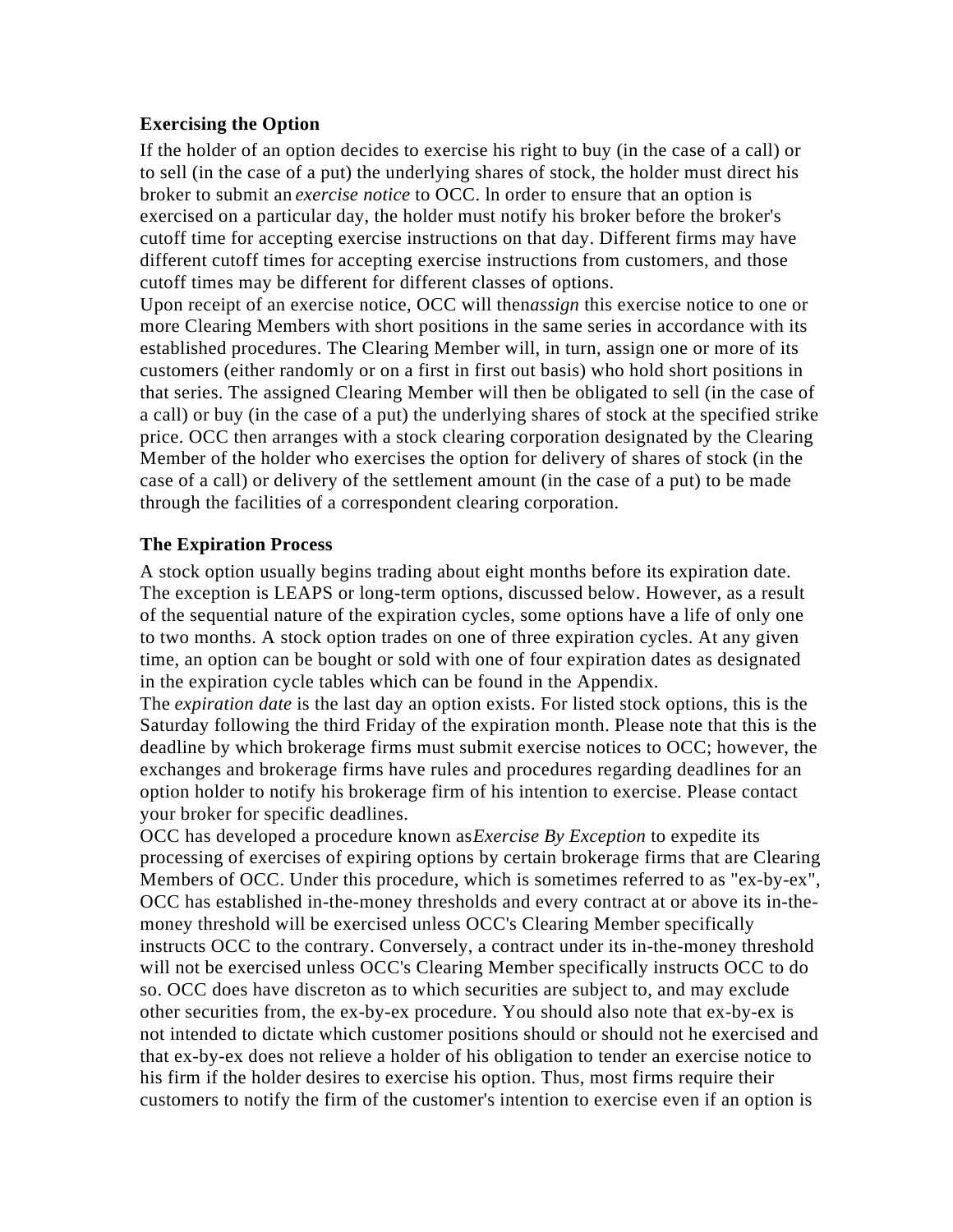in-the-money. You should ask your firm to explain its exercise procedures including any deadline the firm may have for tendering instructions on the last trading day before expiration.

## **Leaps® / Long-Term Options**

Long-term Equity Anticipation Securities® (LEAPS®) / long-term stock options provide the owner the right to purchase or sell shares of a stock at a specified price on or before a given date up to three years in the future. As with other options, LEAPS® are available in two types, calls and puts. Like other exchange-traded stock options, LEAPS® are American-style options.

LEAPS® calls provide an opportunity to benefit from a stock price increase without making an outright stock purchase for those investors with a longer term view of the stock market. An initial LEAPS® position does not require an investor to manage each position daily. Purchase of LEAPS® puts provides a hedge for stock owners against substantial declines in their stocks. Current options users will also find LEAPS® appealing if they desire to take a longer term position of up to three years in some of the same options they currently trade.

Like other stock options, the expiration date for LEAPS® is the Saturday following the third Friday of the expiration month. All equity LEAPS® expire in January.

#### **The Pricing Of Options**

There are several factors which contribute value to an option contract and thereby influence the premium or price at which it is traded. The most important of these factors are the price of the underlying stock, time remaining until expiration, the volatility of the underlying stock price, cash dividends, and interest rates.

## **Underlying Stock Price**

The value of an option depends heavily upon the price of its underlying stock. As previously explained, if the price of the stock is above a call option's strike price, the call option is said to be *in-the-money.* Likewise, if the stock price is below a put option's strike price, the put option is in-the-money. The difference between an in-themoney option's strike price and the current market price of a share of its underlying security is referred to as the option's *intrinsic value.* Only in-the-money options have intrinsic value. For example, if a call option's strike price is \$45 and the underlying shares are trading at \$60, the option has intrinsic value of \$ 15 because the holder of that option could exercise the option and buy the shares at \$45. The buyer could then immediately sell these shares on the stock market for \$60, yielding a profit of \$ 15 per share, or  $$ 1,500$  per option contract.

When the underlying share price is equal to the strike price, the option (either call or put) is *at-the-money.* An option which is not in-the-money or at-the-money is said to be *out-of-the-money.* An at-the-money or out-of-the-money option has no intrinsic value, but this does not mean it can be obtained at no cost. There are other factors which give options value and therefore affect the premium at which they are traded.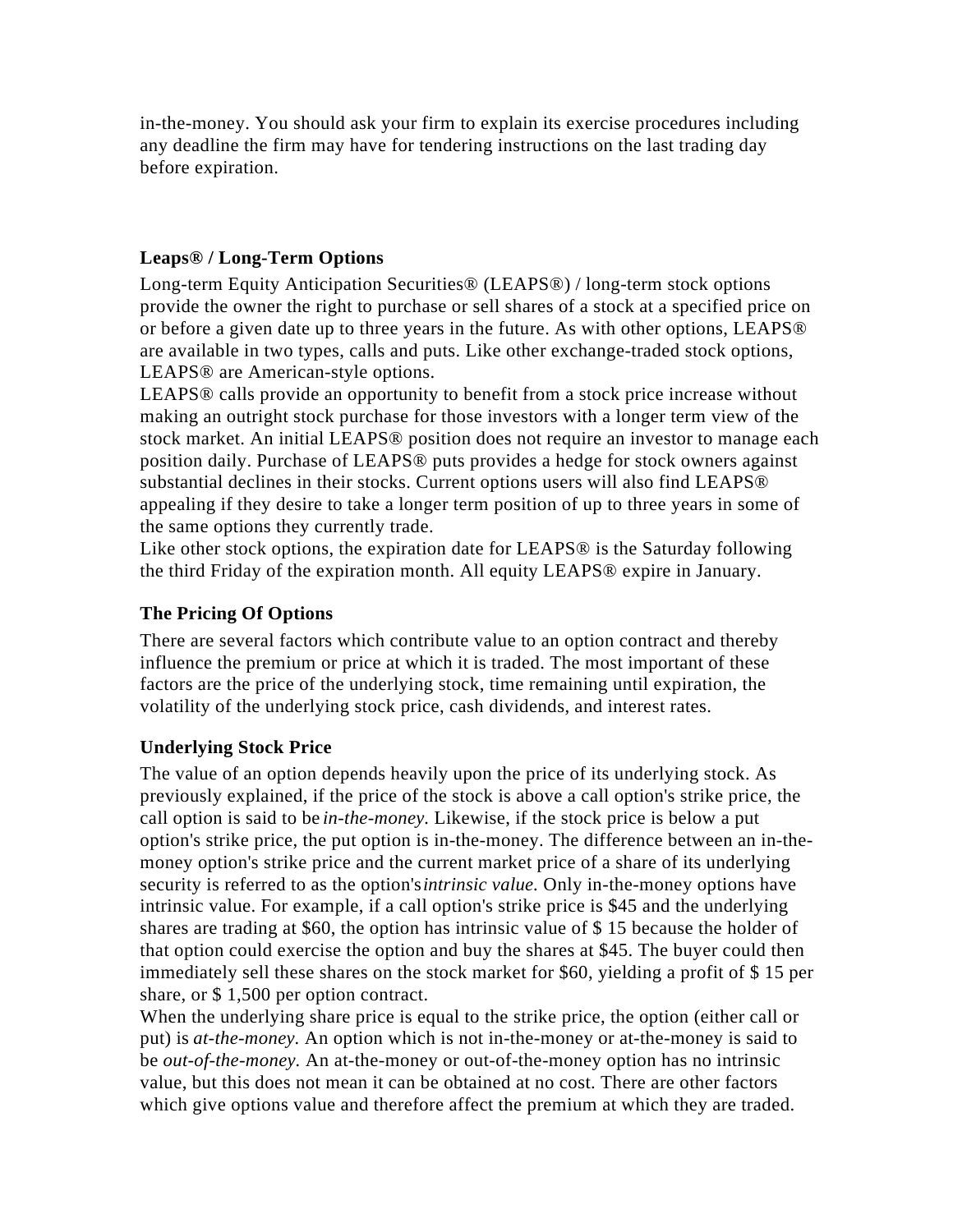Together, these factors are termed *time value.* The primary components of time value are time remaining until expiration, volatility, dividends, and interest rates. Time value is the amount by which the option premium exceeds the intrinsic value.

Option Premium = Intrinsic Value + Time Value

For in-the-money options, the time value is the excess portion over intrinsic value. For at-the-money and out-of-the-money options, the time value is the option premium.

## **Time Remaining Until Expiration**

Generally, the longer the time remaining until an option's expiration date, the higher the option premium because there is a greater possibility that the underlying share price might move so as to make the option in-the-money. Time value drops rapidly in the last several weeks of an option's life.

# **Volatility**

Volatility is the propensity of the underlying security's market price to fluctuate either up or down. Therefore, volatility of the underlying share price influences the option premium. The higher the volatility of the stock, the higher the premium because there is, again, a greater possibility that the option will move in-the-money.

## **Dividends**

Regular cash dividends are paid to the stock owner. Therefore, cash dividends affect option premiums through their effect on the underlying share price. Because the stock price is expected to fall by the amount of the cash dividend, higher cash dividends tend to imply lower call premiums and higher put premiums. Options customarily reflect the influences of stock dividends (e.g., additional shares of stock) and stock splits because the number of shares represented by each option is adjusted to take these changes into consideration.

## **Interest Rates**

Historically, higher interest rates have tended to result in higher call premiums and lower put premiums.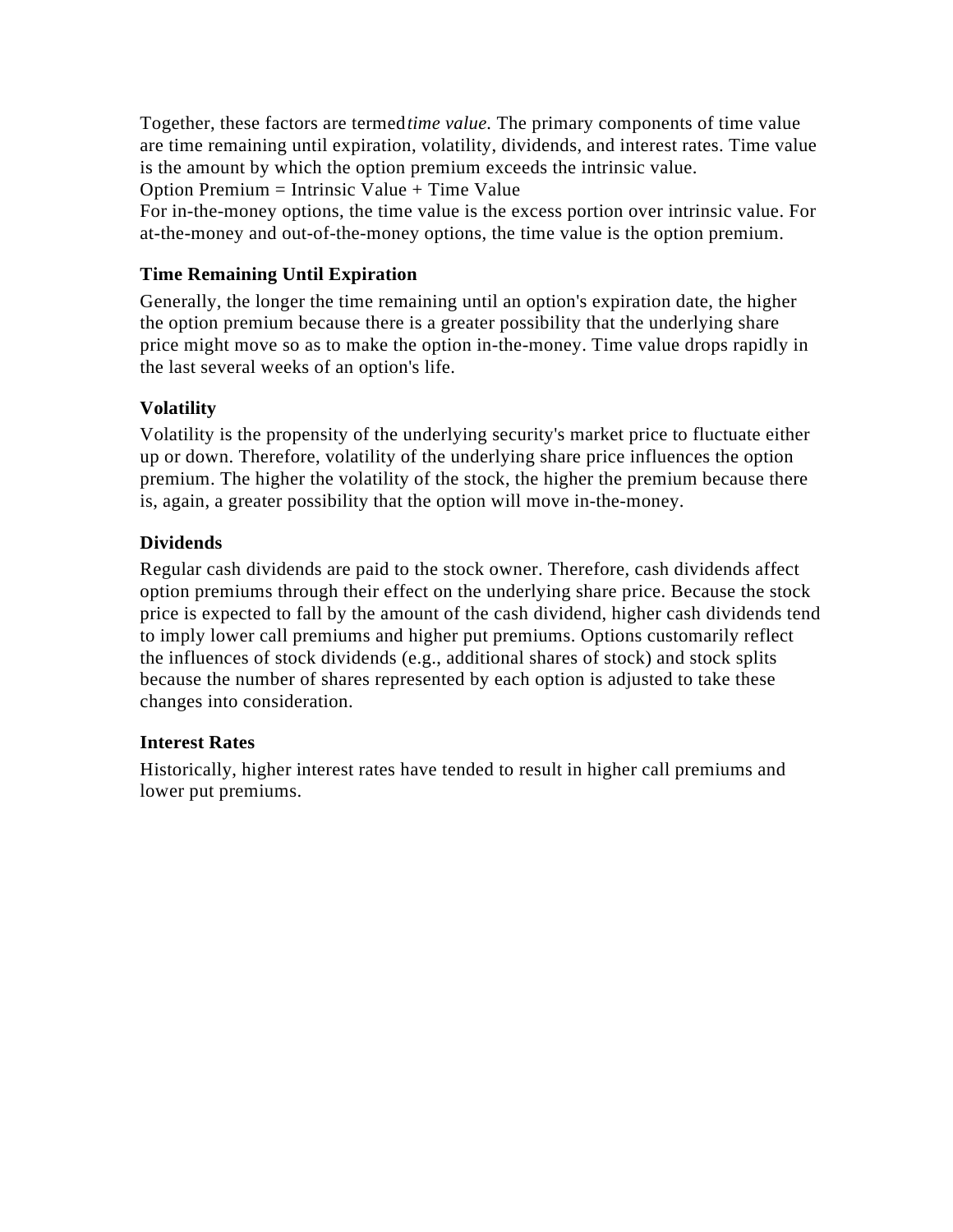# <span id="page-11-0"></span>Basic Strategies

The versatility of options stems from the variety of strategies available to the investor. Some of the more basic uses of options are explained in the following examples. For more detailed explanations, contact your broker or any of the exchanges. For purposes of illustration, commission and transaction costs, tax considerations and the costs involved in margin accounts have been omitted from the examples in this document. These factors will affect a strategy's potential outcome, so always check with your broker and tax advisor before entering into any of these strategies. The following examples also assume that all Options are American-style and, therefore, can he exercised at any time before expiration. In all of the following examples, the premiums used are felt to be reasonable but, in reality, will not necessarily exist at or prior to expiration for a similar option.

# **Buying Calls**

A call option contract gives its holder the right to buy a specified number of shares of the underlying stock at the given strike price on or before the expiration date of the contract.

I. Buying calls to participate in upward price movements.

Buying an XYZ July 50 call option gives you the right to purchase 100 shares of XYZ common stock at a cost of \$50 per share at any time before the option expires in July. *The right to buy stock at a fixed price becomes more valuable as the price of the underlying stock increases.*

Assume that the price of the underlying shares was \$50 at the time you bought your option and the premium you paid was 3 1/2 (or \$350). If the price of XYZ stock climbs to \$55 before your option expires and the premium rises to 5 1/2, you have two choices in disposing of your in-the-money option:

- You can exercise your option and buy the underlying XYZ stock for \$50 a share for a total cost of \$5,350 (including the Option premium) and simultaneously sell the shares on the stock market for \$5,500 yielding a net profit of \$ 150.
- You can close out your position by selling the option contract For \$550, collecting the difference between the premium received and paid, \$200. In this case, you make a profit of 57% (200/350), whereas your profit on an outright stock purchase, given the same price movement, would be only 10% (55-50/50).

The profitability of similar examples will depend on how the time remaining until expiration affects the premium. Remember, time value declines sharply as an option nears its expiration date. Also influencing your decision will be your desire to own the stock.

If the price of XYZ instead fell to \$45 and the option premium fell to 7/8, you could sell your option to partially offset the premium you paid. Otherwise, the option would expire worthless and your loss would be the total amount of the premium paid or \$350. In most cases, the loss on the option would be less than what you would have lost had you bought the underlying shares outright, \$262.50 versus \$500 in this example. II. Buying calls as part of an investment plan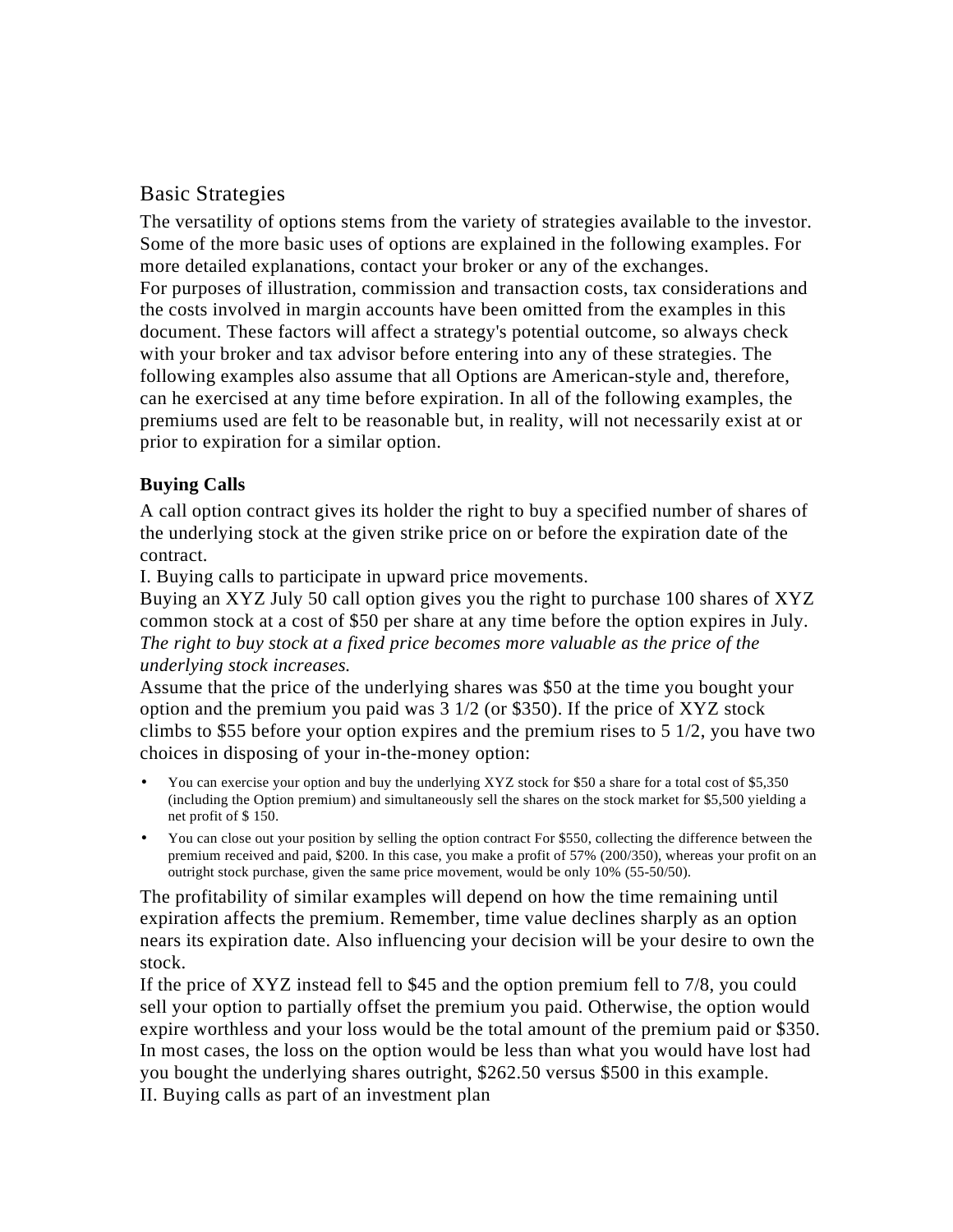A popular use of options known as "the 90/10 strategy" involves placing 10% of your investment funds in long (purchased) calls and the other 90% in a money market instrument (in our examples we use T-bills) held until the option's expiration. *This strategy provides both leverage (from the options) and limited risk (from the T-bills), allowing the investor to benefit from a favorable stock price move while limiting the downside risk to the call premium minus any interest earned on the T-bills.*

Assume XYZ is trading at \$60 per share. To purchase 100 shares of XYZ would require an investment of \$6,000, all of which would be exposed to the risk of a price decline. To employ the 90/10 strategy, you would buy a six-month XYZ 60 call. Assuming a premium of 6, the cost of the option would be \$600. This purchase leaves you with \$5,400 to invest in T-bills for six months. Assuming an interest rate of 10% and that the T-bill is held until maturity, the \$5,400 would earn interest of \$270 over the six month period. The interest earned would effectively reduce the cost of the option to \$330 (\$600 premium minus \$270 interest).

If the price of XYZ rises by more than \$3.30 per share, your long call will realize the dollar appreciation at expiration of a long position in 100 shares of XYZ stock but with less capital invested in the option than would have been invested in the 100 shares of stock. As a result, you will realize a higher return on your capital with the option than with the stock.

If the stock price instead increases by less than \$3.30 or falls, your loss will be limited to the price you paid for the option (\$600) and this loss will be at least partially offset by the earned interest on your T-bill plus the premium you receive from closing out your position by selling the option, if you choose to do so.

III. Buying calls to lock in a stock purchase price

An investor who sees an attractive stock price but does not have sufficient cash flow to buy at the present time can use call options to lock in the purchase price for as far as eight months into the future.

Assume that XYZ is currently trading at \$55 per share and that you would like to purchase 100 shares of XYZ at this price; however, you do not have the funds available at this time. You know that you will have the necessary funds in six months but you fear that the stock price will increase during this period of time. One solution is to purchase a six-month XYZ 55 call option, thereby establishing the maximum price (\$55 per share) you will have to pay for the stock. Assume the premium on this option is 4 1/4.

If in six months the stock price has risen to \$70 and you have sufficient funds available, the call can be exercised and you will own 100 shares of XYZ at the option's strike price of \$55. For a cost of \$425 in option premium, you are able to buy your stock at \$5,500 rather than \$7,000. Your total cost is thus \$5,925 (\$5,500 plus \$425 premium), a savings of \$1075 (\$7,000 minus \$5,925) when compared to what you would have paid to buy the stock without your call option. If in six months the stock price has instead declined to \$50, you may not want to exercise your call to buy at \$55 because you can buy XYZ stock on the stock market at \$50. Your out-of-the-money call will either expire worthless or can be sold for whatever time value it has remaining to recoup a portion of its cost. Your maximum loss with this strategy is the cost of the call option you bought or \$425.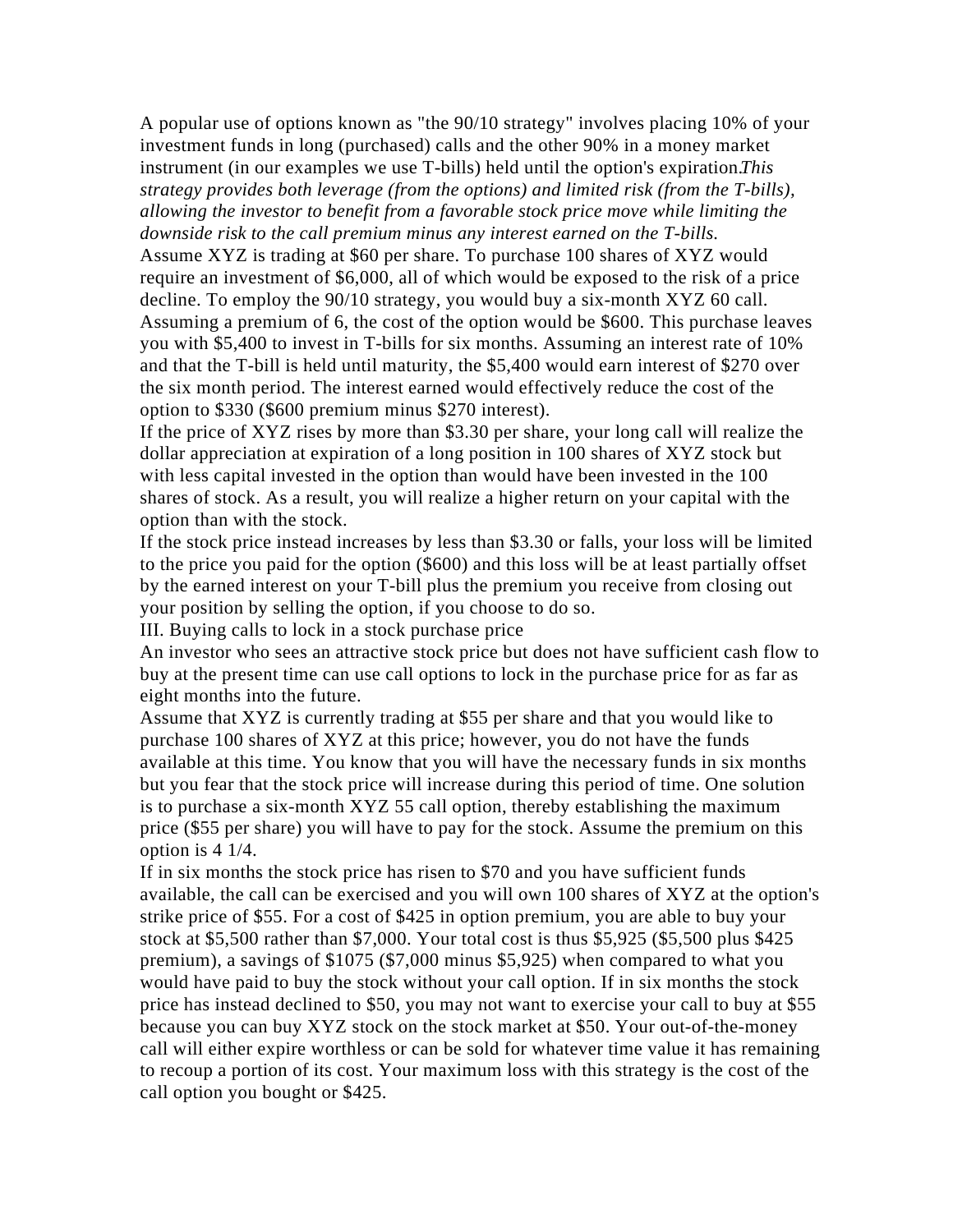IV. Buying calls to hedge short stock sales

 An investor who has sold stock short in anticipation of a price decline can limit a possible loss by purchasing call options. Remember that shorting stock requires a margin account and margin calls may force you to liquidate your position prematurely. Although a call option may be used to offset a short stock position's upside risk, it does not protect the option holder against additional margin calls or premature liquidation of the short stock position.

Assume you sold short 100 shares of XYZ stock at \$40 per share. If you buy an XYZ 40 call at a premium of 3 1/2, you establish a maximum share price of \$40 that you will have to pay if the stock price rises and you are forced to cover the short stock position. For instance, if the stock price increases to \$50 per share, you can exercise your option to buy XYZ at \$40 per share and cover your short stock position at a net cost of \$350 (\$4,000 proceeds from short stock sale less \$4,000 to exercise the Option and \$350 cost of the option) assuming you can affect settlement of your exercise in time. This is significantly less than the \$ 1,000 (\$4,000 proceeds from short stock sale less \$5,000 to cover short) that you would have lost had you not hedged your short stock position.

The maximum potential loss in this strategy is limited to the cost of the call plus the difference, if any, between the call strike price and the short stock price. In this case, the maximum loss is equal to the cost of the call or \$350. Profits will result if the decline in the stock price exceeds the cost of the call.

#### **Buying puts**

A put option contract gives its holder the right to sell a specified number of shares of the underlying stock at the given strike price on or before the expiration date of the contract.

I. Buying puts to participate in downward price movements.

Put options may provide a more attractive method than shorting stock for profiting on stock price declines, in that, with purchased puts, you have a known and predetermined risk. The most you can lose is the cost of the option. If you short stock, the potential loss, in the event of a price upturn, is unlimited.

Another advantage of buying puts results from your paying the full purchase price in cash at the time the put is bought. Shorting stock requires a margin account, and margin calls on a short sale might force you to cover your position prematurely, even though the position still may have profit potential. As a put buyer, you can hold your position through the option's expiration without incurring any additional risk.

Buying an XYZ July 50 put gives you the right to sell 100 shares of XYZ stock at \$50 per share at any time before the option expires in July. This right to sell stock at a fixed price becomes more valuable as the stock price declines.

Assume that the price of the underlying shares was \$50 at the time you bought your option and the premium you paid was 4 (or \$400). If the price of XYZ falls to \$45 before July and the premium rises to 6, you have two choices in disposing of your inthe-money put option: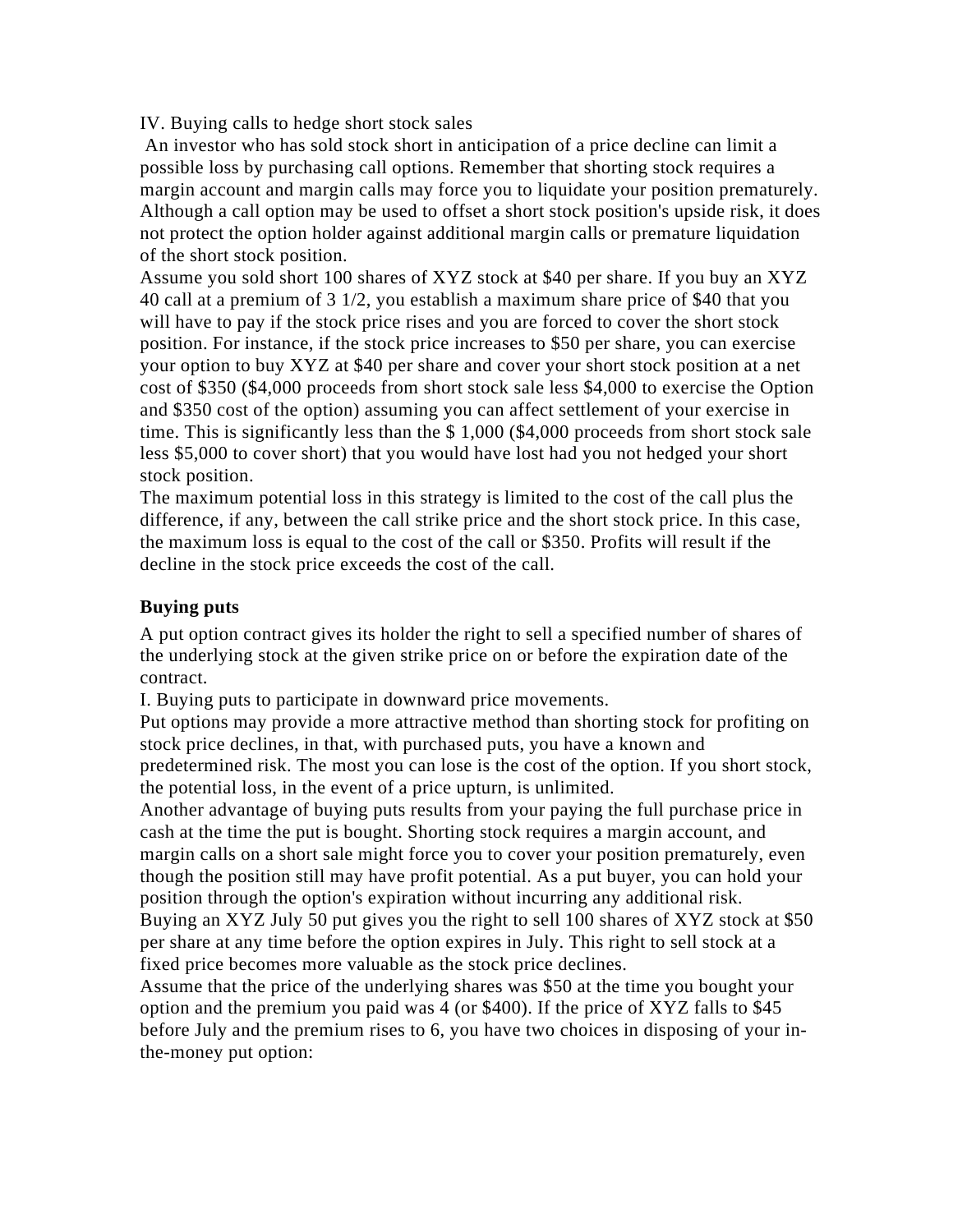1) You can buy 100 shares of XYZ stock at \$45 per share and simultaneously exercise your put option to sell XYZ at \$50 per share, netting a profit of \$100 (\$500 profit on the stock less the \$400 option premium).

2) You can sell your put option contract, collecting the difference between the premium paid and the premium received, \$200 in this case.

If, however, the holder has chosen not to act, his maximum loss using this strategy would be the total cost of the put option or \$400. The profitability of similar examples depends on how the time remaining until expiration affects the premium. Remember, time value declines sharply as an option nears its expiration date.

If XYZ prices instead had climbed to \$55 prior to expiration and the premium fell to 1 1/2, your put option would be out-of-the-money. You could still sell your option for \$150, partially offsetting its original price. In most cases, the cost of this strategy will be less than what you would have lost had you shorted XYZ stock instead of purchasing the put option, \$250 versus \$500 in this case.

This strategy allows you to benefit from downward price movements while limiting losses to the premium paid if prices increase.

II. Buying puts to protect a long stock position

You can limit the risk of stock ownership by simultaneously buying a put on that stock, a hedging strategy commonly referred to as a "married put." This strategy establishes a minimum selling price for the stock during the life of the put and limits your loss to the cost of the put plus the difference, if any, between the purchase price of the stock and the strike price of the put, no matter how far the stock price declines. This strategy will yield a profit if the stock appreciation is greater than the cost of the put option.

Assume you buy 100 shares of XYZ stock at \$40 per share and, at the same time, buy an XYZ July 40 put at a premium of 2. By purchasing this put option for the \$200 in premium, you have ensured that no matter what happens to the price of the stock, you will be able to sell 100 shares for \$40 per share, or \$4,000.

If the price of XYZ stock increases to \$50 per share and the premium of your option drops to 7/8, your stock position is now worth \$5,000 but your put is out-of-themoney. Your profit, if you sell your stock, is \$800 (\$1,000 profit on the stock less the amount you paid for the put option, \$200). However, if the price increase occurs before expiration, you may reduce the loss on the put by selling it for whatever time value remains, \$87.50 in this case if the July 40 put can be sold for 7/8.

If the price of XYZ stock instead had fallen to \$30 per share, your stock position would only be worth \$3,000 (an unrealized loss of \$1,000) but you could exercise your put, selling your stock for \$40 per share to break even on your stock position at a cost of \$200 (the premium you paid for your put).

This strategy is significant as a method for hedging a long stock position. While you are limiting your downside risk to the \$200 in premium, you have not put a ceiling on your upside profit potential.

Ill. Buying puts to protect unrealized profit in long stock

If you have an established profitable long stock position, you can buy puts to protect this position against short-term stock price declines. If the price of the stock declines by more than the cost of the put, the put can be sold or exercised to offset this decline.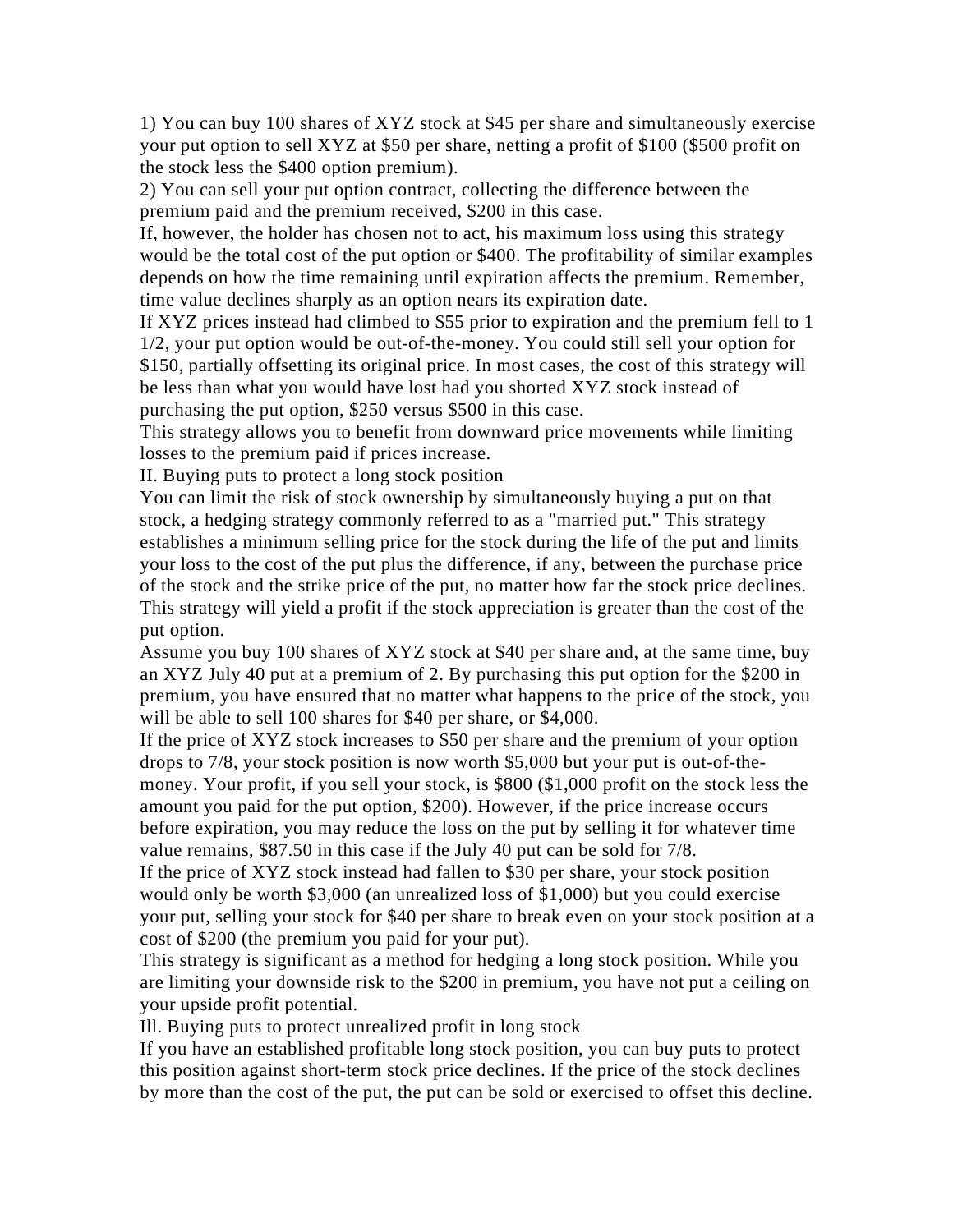If you decide to exercise, you may sell your stock at the put option's strike price, no matter how far the stock price has declined.

Assume you bought XYZ stock at \$60 per share and the stock price is currently \$75 per share. By buying an XYZ put option with a strike price of \$70 for a premium of 1 1/2, you are assured of being able to sell your stock at \$70 per share during the life of the option. Your profit, of course, would be reduced by the \$150 you paid for the put. The \$150 in premium represents the maximum loss from this strategy.

For example, if the stock price were to drop to \$65 and the premium increased to 6, you could exercise your put and sell your XYZ stock for \$70 per share. Your \$1,000 profit on your stock position or \$150 would be offset by the cost of your put option resulting in a profit of \$850 (\$1,000 - \$150). Alternatively, if you wished to maintain your position in XYZ stock, you could sell your in-the-money put for \$600 and collect the difference between the premiums received and paid, \$450 (\$600 - \$150) in this case, which might offset some or all of the lost stock value.

If the stock price were to climb, there would be no limit to the potential profit from the stock's increase in price. This gain on the stock, however, would be reduced by the cost of the put or \$150.

## **Selling calls**

As a call writer, you obligate yourself to sell, at the strike price, the underlying shares of stock upon being assigned an exercise notice. For assuming this obligation, you are paid a premium at the time you sell the call.

# **Covered Call Writing**

The most common strategy is writing calls against a long position in the underlying stock, referred to as covered call writing. Investors write covered calls primarily for the following two reasons:

- to realize additional return on their underlying stock by earning premium income; and
- to gain some protection (limited to the amount of the premium) from a decline in the stock price.

Covered call writing is considered to be a more conservative strategy than outright stock ownership because the investor's downside risk is slightly offset by the premium he receives for selling the call.

As a covered call writer, you own the underlying stock but are willing to forsake price increases in excess of the option strike price in return for the premium. You should be prepared to deliver the necessary shares of the underlying stock (if assigned) at any time during the life of the option. Of course, you may cancel your obligation at any time prior to being assigned an exercise notice by executing a closing transaction, that is, buying a call in the same series.

A covered call writer's potential profits and losses are influenced by the strike price of the call he chooses to sell. In all cases, the writer's maximum net gain (i.e., including the gain or loss on the long stock from the date the option was written) will be realized if the stock price is at or above the strike price of the option at expiration or at assignment. Assuming the stock purchase price is equal to the stock's current price: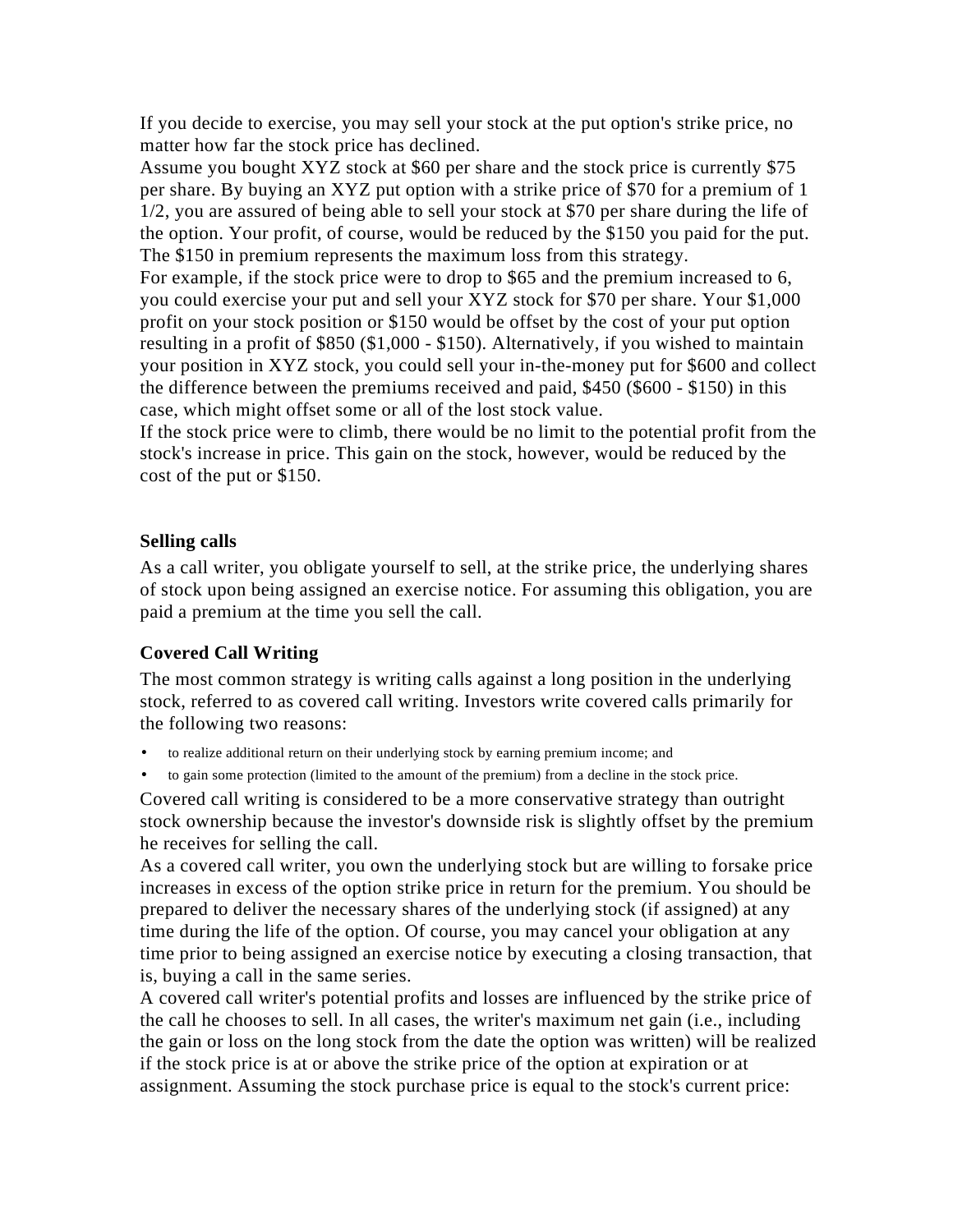- If he writes an at-the-money call (strike price equal to the current price of the long stock), his maximum net gain is the premium he receives for selling the option;
- If he writes an in-the-money call (strike price less than the current price of the long stock), his maximum net gain is the premium minus the difference between the stock purchase price and the strike price;
- If he writes an out-of-the-money call (strike price greater than the current price of the stock), his maximum net gain is the premium plus the difference between the strike price and the stock purchase price should the stock price increase above the strike price.

If the writer is assigned, his profit or loss is determined by the amount of the premium plus the difference, if any, between the strike price and the original stock price. If the stock price rises above the strike price of the option and the writer has his stock called away from him (i.e., is assigned), he forgoes the opportunity to profit from further increases in the stock price. If, however, the stock price decreases, his potential for loss on the stock position may be substantial; the hedging benefit is limited only to the amount of the premium income received.

Assume you write an XYZ July 50 call at a premium of 4 covered by 100 shares of XYZ stock which you bought at \$50 per share. The premium you receive helps to fulfill one of the objectives of a call writer: additional income from your investments. In this example, a \$4 per share premium represents an 8% yield on your \$50 per share stock investment. This covered call (long stock/short call) position will begin to show a loss if the stock price declines by an amount greater than the call premium received or \$4 per share.

If the stock price subsequently declines to \$40, your long stock position will decrease in value by \$ 1,000. This unrealized loss will be partially offset by the \$400 in premium you received for writing the call. In other words, if you actually sell the stock at \$40, your loss will be only \$600.

On the other hand, if the stock price rises to \$60 and you are assigned, you must sell your 100 shares of stock for \$5,000. By writing a call option, you have forgone the opportunity to profit from an increase in value of your stock position in excess of the strike price of your option. The \$400 in premium you keep, however, results in a net selling price of \$5,400. The \$6 per share difference between this net selling price (\$54) and the current market value (\$60) of the stock represents the "opportunity cost" of writing this call option.

Of course, you are not limited to writing an option with a strike price equal to the price at which you bought the stock. You might choose a strike price that is below the current market price of your stock (i.e., an in-the-money option). Since the option buyer is already getting part of the desired benefit, appreciation above the strike price, he will be willing to pay a larger premium, which will provide you with a greater measure of downside protection. However, you will also have assumed a greater chance that the call will be exercised.

On the other hand, you could opt for writing a call option with a strike price that is above the current market price of your stock (i.e., on out-o£ the-money option). Since this lowers the buyer's chances of benefiting from the investment, your premium will be lower, as will the chances that your stock will be called away from you. In short, the writer of a covered call option, in return for the premium he receives,

forgoes the opportunity to benefit from an increase in the stock price which exceeds the strike price of his option, but continues to bear the risk of a sharp decline in the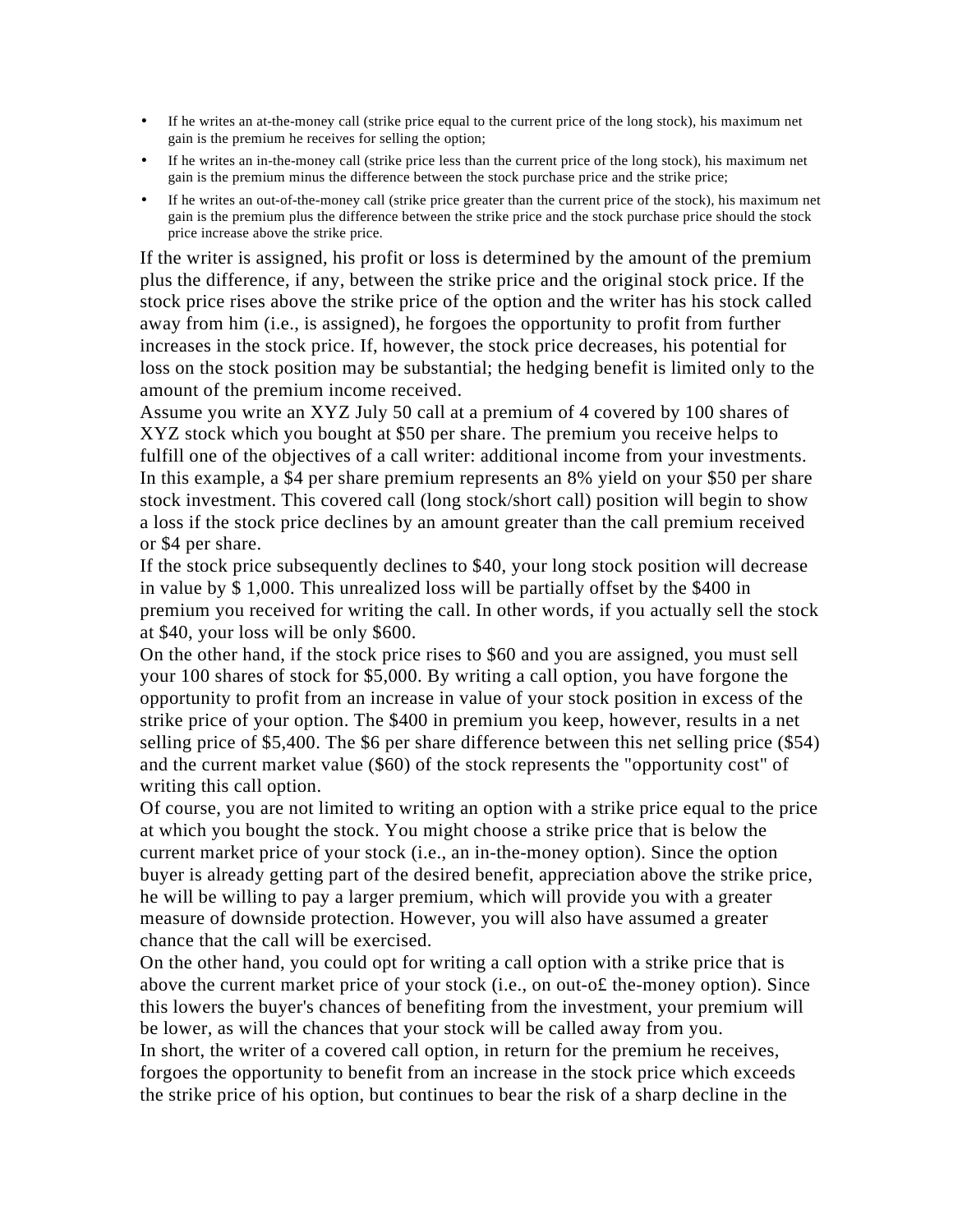value of his stock which will only be slightly offset by the premium he received for selling the option.

## **Uncovered Call Writing**

A call option writer is uncovered if he does not own the shares of the underlying security represented by the option. As an uncovered call writer, your objective is to realize income from the writing transaction without committing capital to the ownership of the underlying shares of stock. An uncovered option is also referred to as a naked option. An uncovered call writer must deposit and maintain sufficient margin with his broker to assure that the stock can be purchased for delivery if and when he is assigned.

The potential loss of uncovered call writing is unlimited. However, writing uncovered calls can be profitable during periods of declining or generally stable stock prices, but investors considering this strategy should recognize the significant risks involved:

- If the market price of the stock rises sharply, the calls could be exercised. To satisfy your delivery obligation, you may have to acquire stock in the market for more than the option's strike price. This could result in a substantial loss.
- The risk of writing uncovered calls is similar to that of selling stock short, although, as an option writer, your risk is cushioned somewhat by the amount of premium received.

As an example, if you write an XYZ July 65 call for a premium of 6, you will receive \$600 in premium income. If the stock price remains at or below \$65, you may not be assigned on your option and, if you are not assigned because you have no stock position, the price decline has no effect on your \$600 profit. On the other hand, if the stock price subsequently climbs to \$75 per share, you likely will be assigned and will have to cover your position at a net loss of \$400 (\$1000 loss on covering the call assignment off-set by \$600 in premium income). The call writer's losses will continue to increase with subsequent increases in the stock price.

As with any option transaction, an uncovered call writer may cancel his obligation at any time prior to being assigned by executing a closing purchase transaction. An uncovered call writer also can mitigate his risk at any time during the life of the option by purchasing the underlying shares of stock, thereby becoming a covered writer.

# **Selling Puts**

Selling a put obligates you to buy the underlying shares of stock at the option's strike price upon assignment of an exercise notice. You are paid a premium when the put is written to partially compensate you for assuming this risk. As a put writer, you must be prepared to buy the underlying stock at any time during the life of the option.

## **Covered Put Writing**

A put writer is considered to be covered if he has a corresponding short stock position. For purposes of cash account transactions, a put writer is also considered to be covered if he deposits cash or cash equivalents equal to the exercise value of the Option with his broker. A covered put writer s profit potential is limited to the premium received plus the difference between the strike price of the put and the original share price of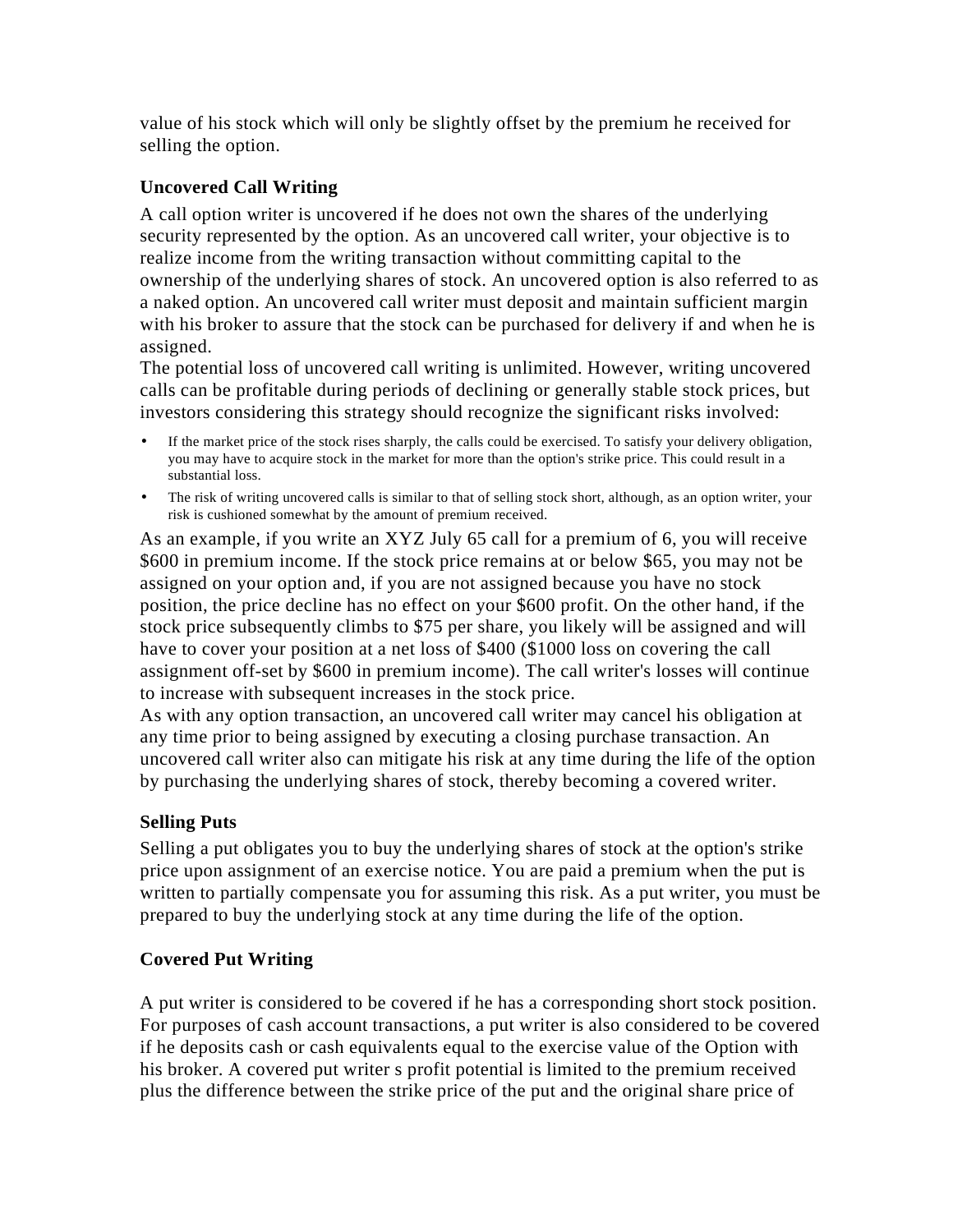the short position. The potential loss on this position, however, is substantial if the price of the stock increases significantly above the original share price of the short position. In this case, the short stock will accrue losses while the offsetting profit on the put sale is limited to the premium received.

## **Uncovered Put Writing**

A put writer is considered to be uncovered if he does not have a corresponding short stock position or has not deposited cash equal to the exercise value of the put. Like uncovered call writing, uncovered put writing has limited rewads (the premium received) and potentially substantial risk (if prices fall and you are assigned). The primary motivations for most put writers are:

- receive premium income; and
- acquire stock at a net cost below the current market value.

If the stock price declines below the strike price of the put and the put is exercised, you will be obligated to buy the stock at the strike price. Your cost will, of course, be offset at least partially by the premium you received for writing the option. You will begin to suffer a loss if the stock price declines by an amount greater than the put premium received or \$5 per share. As with writing uncovered calls, the risks of writing uncovered put options are substantial. If instead the stock price rises, your put will most likely expire.

Assume you write an XYZ July 55 put for a premium of 5 and the market price of XYZ stock subsequently drops from \$55 to \$45 per share. If you are assigned, you must buy 100 shares of XYZ for a cost of \$5,000 (\$5,500 to purchase the stock at the strike price minus \$500 premium income received).

If the price of XYZ had dropped by less than the premium amount, say to \$52 per share, you might still have been assigned but your cost of \$5,000 would have been less than the current market value of \$5,200. In this case, you could have then sold your newly acquired (as a result of your put being assigned) 100 shares of XYZ on the stock market with a profit of \$200.

Had the market price of XYZ remained at or above \$55, it is highly unlikely that you would be assigned and the \$500 premium would be your profit.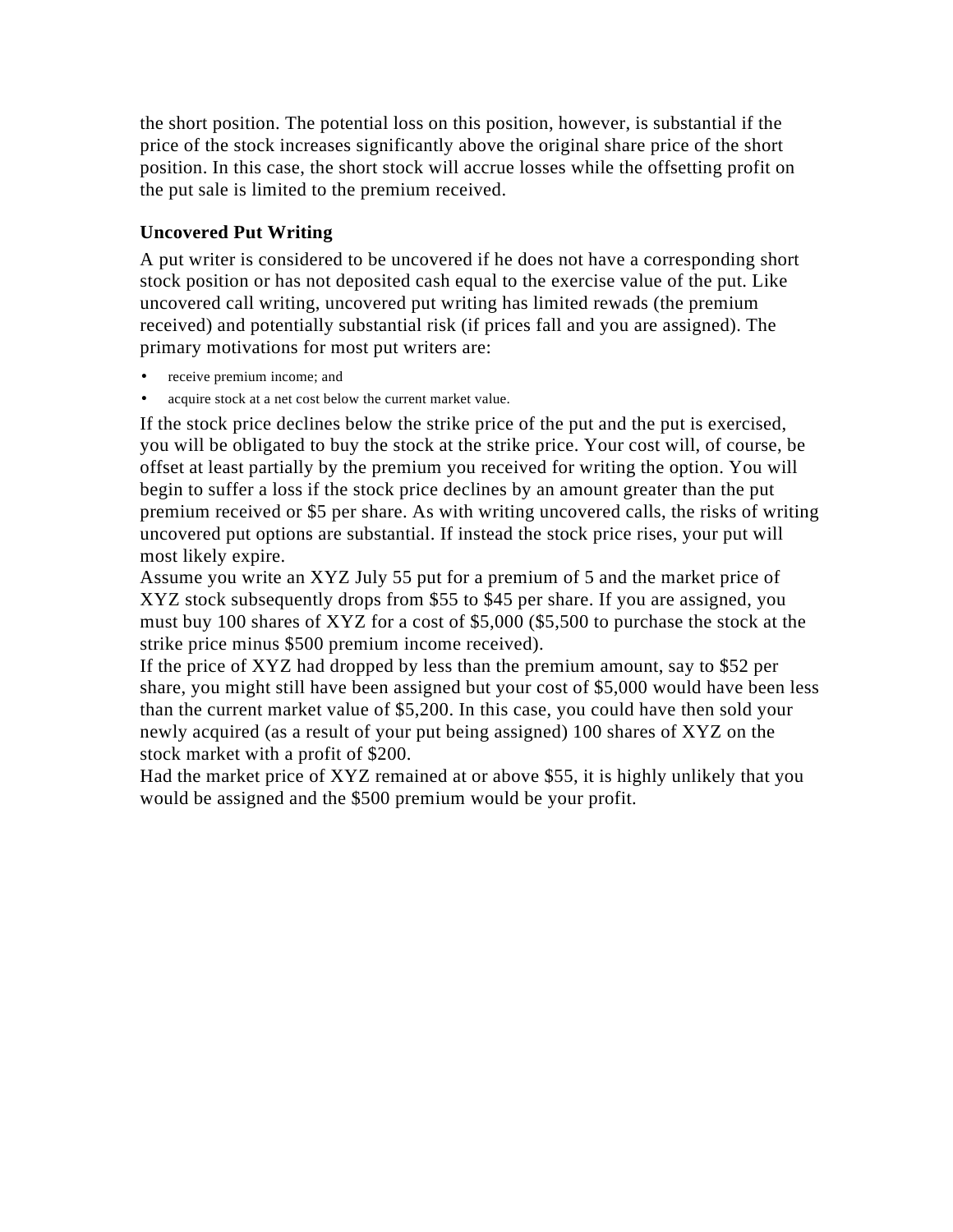## <span id="page-19-0"></span>Conclusion

The intended purpose of this document is to provide an introduction to the fundamentals of buying and writing stock options, and to illustrate some of the basic strategies available.

You have been shown that exchange-traded options have many benefits including flexibility, leverage, limited risk for buyers employing these strategies, and contract performance under the system created by OCC's Rules. Options allow you to participate in price movements without committing the large amount of funds needed to buy stock outright. Options can also be used to hedge a stock position, to acquire or sell stock at a purchase price more favorable than the current market price, or, in the case of writing options, to earn premium income.

Whether you are a conservative or growth-oriented investor, or even a short-term, aggressive trader, your broker can help you select an appropriate options strategy. The strategies presented in this document do not cover all, or even a significant number, of the possible strategies utilizing options. These are the most basic strategies, however, and will serve well as building blocks for the more complex strategies available. Despite their many benefits, options involve risk and are not suitable for everyone. An investor who desires to utilize options should have well-defined investment objectives suited to his particular financial situation and a plan for achieving these objectives. The successful use of options require a willingness to learn what they are, how they work, and what risks are associated with particular options strategies.

Armed with an understanding of the fundamentals, and with additional information and assistance that is readily available from many brokerage firms and other sources, individuals seeking new investment opportunities in today's markets will find options trading challenging, often fast moving, and potential rewarding.

#### For More Information

American Stock Exchange Derivative Securities 86 Trinity Place New York, NY 10006 USA 1-800-THE-AMEX 212-306-1000 OR 2 London Wall Buildings London Wall London EC2M 5SY ENGLAND 44-71-628-5982 Chicago Board Options Exchange LaSalle at Van Buren Chicago, IL 60605 USA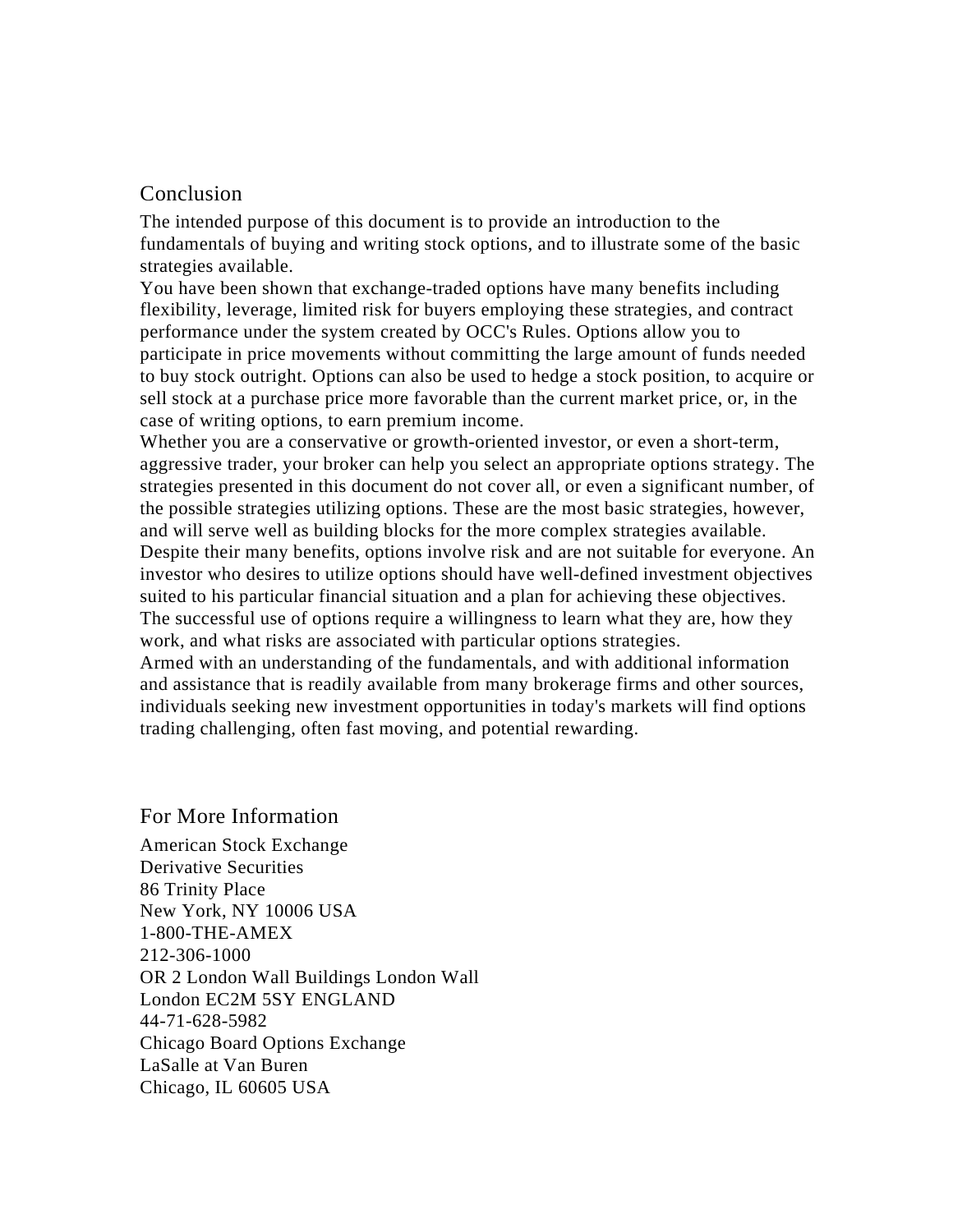1-800-OPTIONS (312)786-5600 New York Stock Exchange Options and Index Products 11 Wall Street New York, NY 10005 USA 1-800-692-6973 (212) 656-8533 The Options Clearing Corporation 440 South LaSalle Street Suite 2400 Chicago, IL 60605 USA 1-800-537-4258 (312)322-6200 Pacific Stock Exchange Options Marketing 115 Sansome Street, 7th Floor San Francisco, CA 94104 USA 1 -800-TALK-PSE (415)393-4028 Philadelphia Stock Exchange 1 900 Market Street Philadelphia, PA 19103 USA 1-800-THE-PHLX (215)496-5404 OR European Office 12th Floor, Moor House 119 London Wall London EC2Y 5ET ENGLAND 44-71-606-2348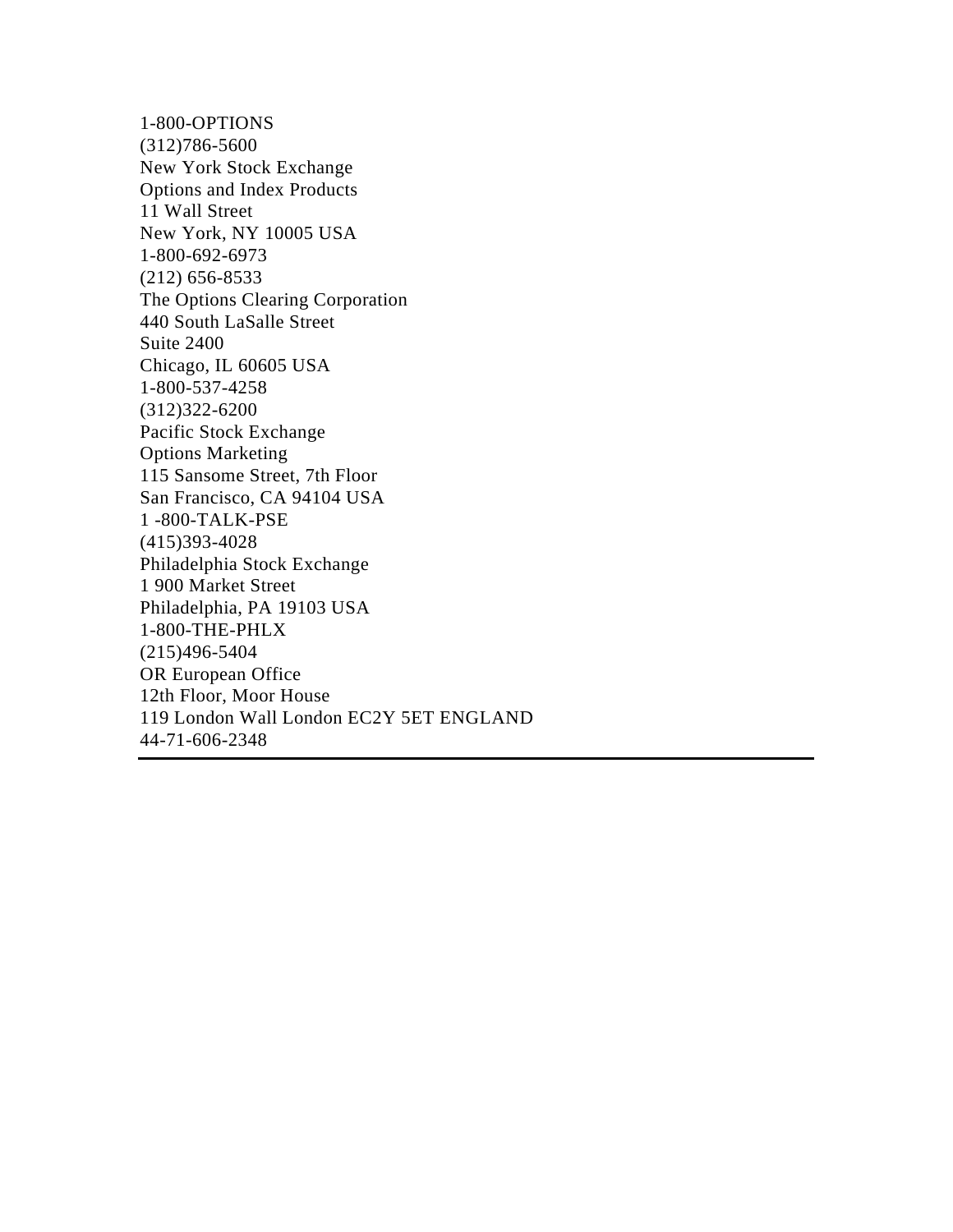# <span id="page-21-0"></span>**Glossary of Options Related Terms**

#### **American-Style option**

An option contract that may be exercised at any time between the date of purchase and the expiration date. Most exchange-traded options are American-style.

#### **Assignment**

The receipt of an exercise notice by an option writer (seller) that obligates him to sell (in the case of a call) or purchase (in the case of a put) the underlying security at the specified strike price.

#### **At-the-money**

An option is at-the-money if the strike price of the option is equal to the market price of the underlying security.

#### **Call**

An Option contract that gives the holder the right to buy the underlying security at a specified price for a certain, fixed period of time.

## **Capped-style option**

A capped option is an option with an established profit cap or cap price. The cap price is equal to the option's strike price plus a cap interval for a call option or the strike price minus a cap interval for a put option. A capped option is automatically exercised when the underlying security closes at or above (for a call) or at or below (for a put) the Option's cap price.

#### **Class of options**

Option contracts of the same type (call or put) and Style (American, European or Capped) that cover the same underlying security.

## **Closing purchase**

A transaction in which the purchaser's intention is to reduce or eliminate a short position in a given series of options.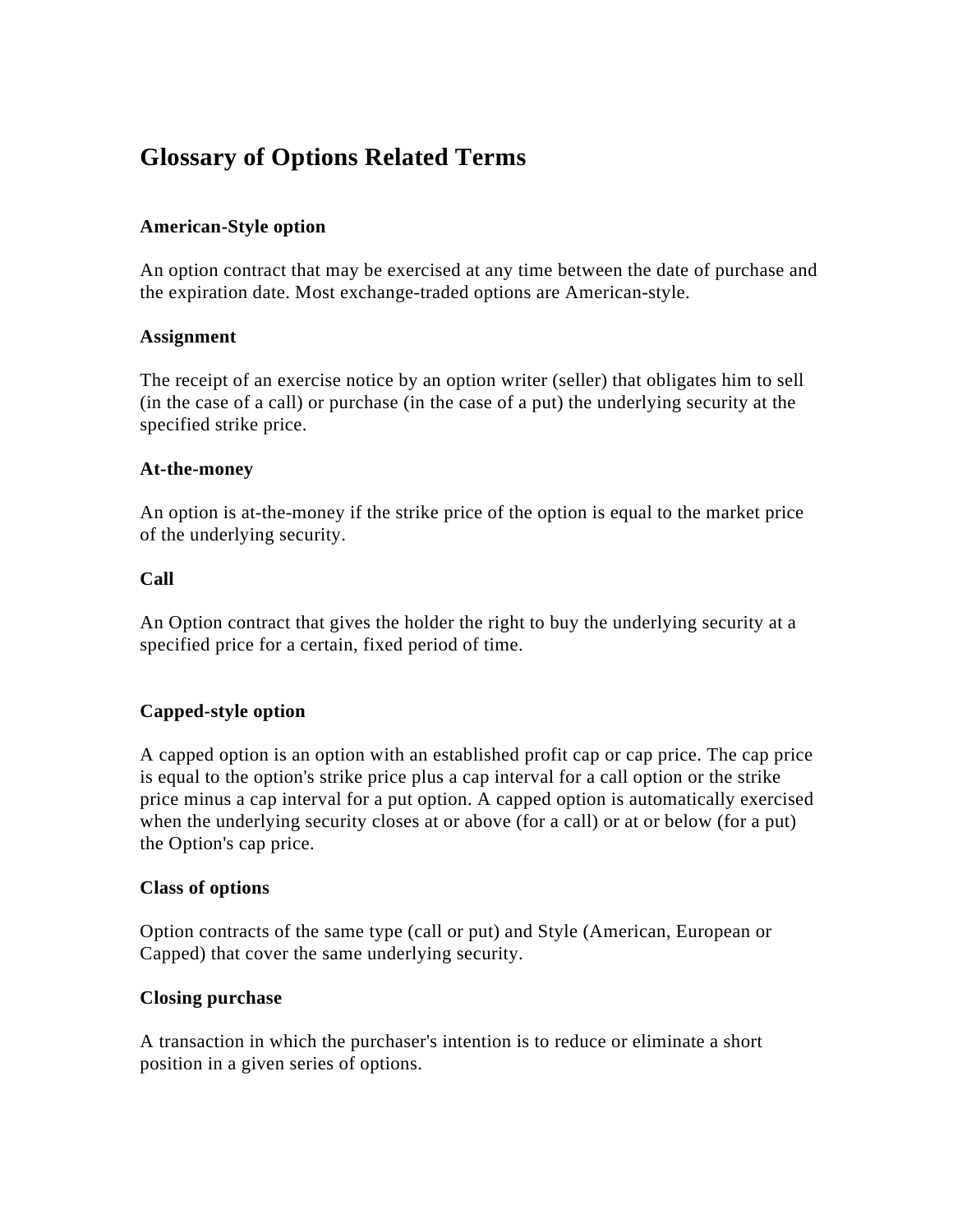#### **Closing sale**

A transaction in which the seller's intention is to reduce or eliminate a long position in a given series of options

#### **Covered call option writing**

A strategy in which one sells call options while simultaneously owning an equivalent position in the underlying security or strategy in which one sells put options and simultaneously is short an equivalent position in the underlying security.

#### **Derivative security**

A financial security whose value is determined in part from the value and characteristics of another security, the underlying security.

#### **Equity options**

Options on shares of an individual common stock.

#### **European-style options**

An option contract that may be exercised only during a specified period of time just prior to its expiration.

#### **Exercise**

To implement the right under which the holder of an option is entitled to buy (in the case of a call) or sell (in the case of a put) the underlying security.

#### **Exercise price**

See Strike price

#### **Exercise settlement amount**

The difference between the exercise price of the option and the exercise settlement value of the index on the day an exercise notice is tendered, multiplied by the index multiplier.

## **Expiration cycle**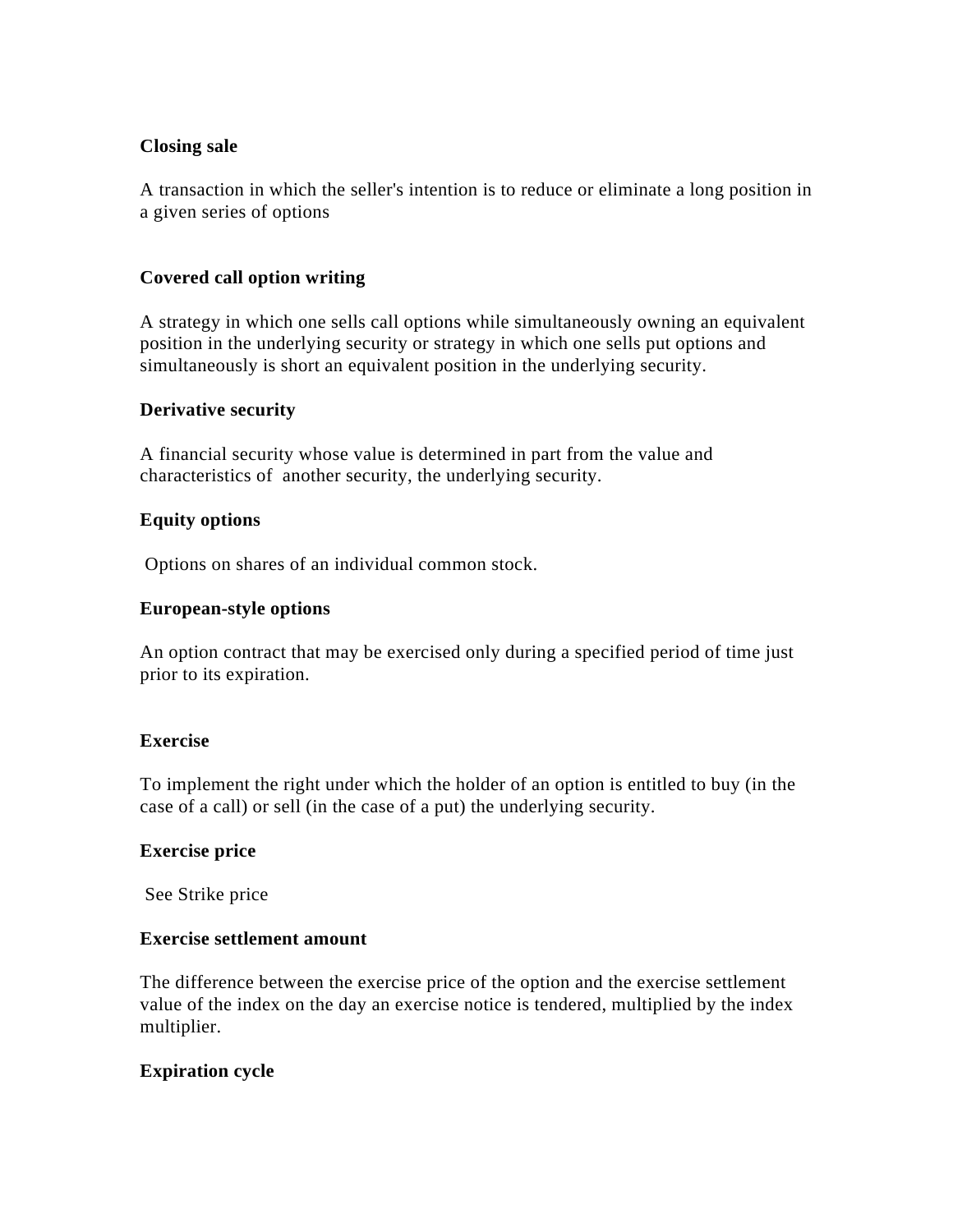An expiration cycle relates to the dates on which options on a particular underlying security expire. A given option, other than LEAPS, will be assigned to one of three cycles, the January cycle, the February cycle or the March cycle.

## **Expiration date**

Date on which an option and the right to exercise it, cease to exist.

## **Expiration time**

The time of day by which all exercise notices must be received on the expiration date.

## **Hedge**

A conservative strategy used to limit investment loss by effecting a transaction which offsets an existing position.

## **Holder**

The purchaser of an option.

## **In-the-money**

A call option is in-the-money if the strike price is less than the market price of the underlying security. A put option is in-the-money if the strike price is greater than the market price of the underlying security.

## **Intrinsic value**

The amount by which an option isin-the-money (see above definition).

## **LEAPS®**

Long-term Equity Anticipation Securities, or LEAPS®, are long-term stock or index options. LEAPS $&$ #174;, like all options, are available in two types, calls and puts, with expiration dates up to three years in the future.

## **Long position**

A position wherein an investor's interest in a particular series of options is as a net holder (i.e., the number of contracts bought exceeds the number of contracts sold).

## **Margin requirement (for options)**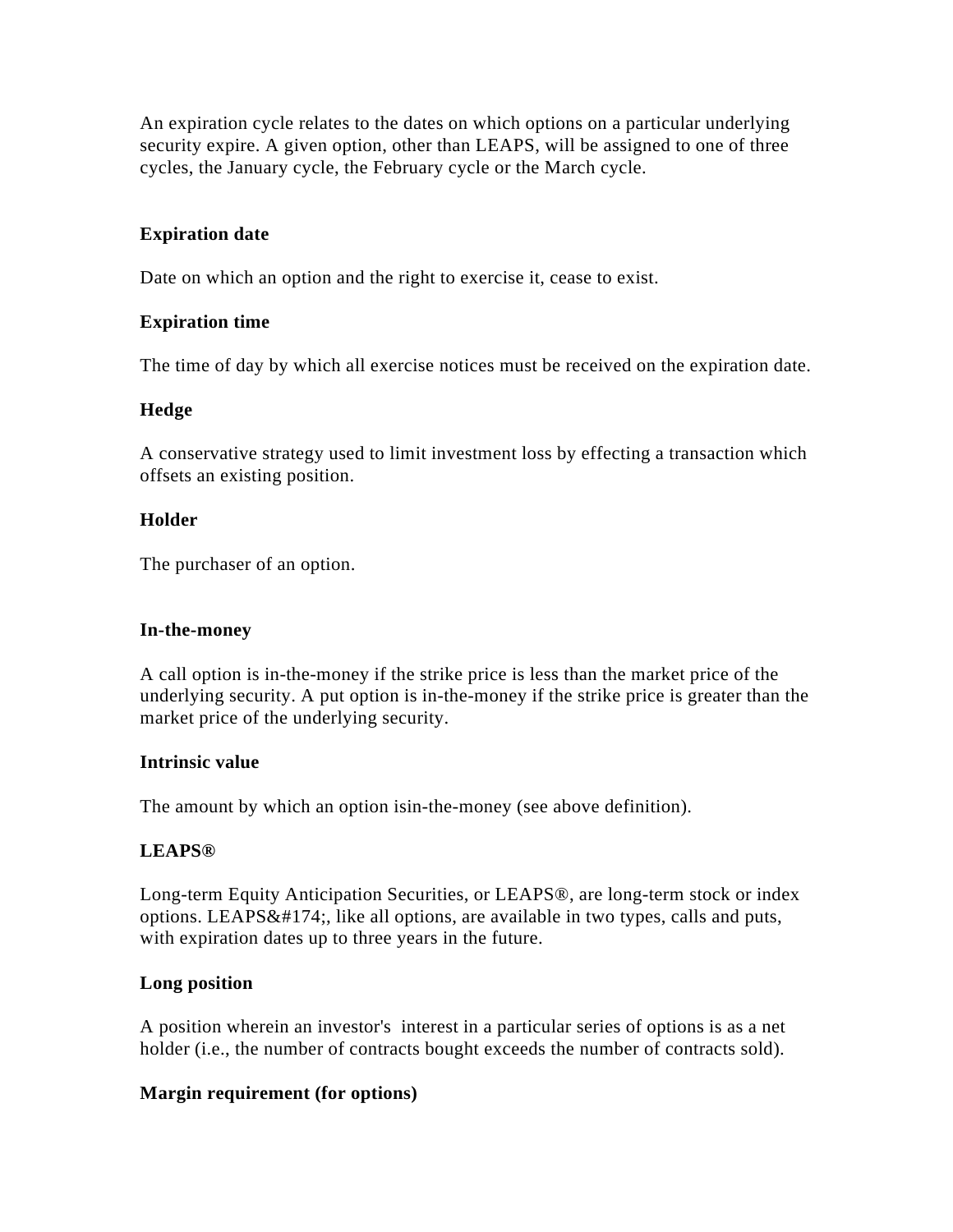The amount an uncovered (naked) option writer is required to deposit and maintain to cover a position. The margin requirement is calculated daily.

#### **Naked writer**

See Uncovered call writing and Uncovered put writing

#### **Opening purchase**

A transaction in which the purchaser's intention is to create or increase a long position in a given series of options.

#### **Opening sale**

A transaction in which the seller's intention is to create or increase a short position in a given series of options.

#### **Open interest**

The number of outstanding option contracts in the exchange market or in a particular class or series.

#### **Out-of-the-money**

A call option is out-of-the-money if the strike price is greater than the market price of the underlying security. A put option is out-of-the-money if the strike price is less than the market price of the underlying security.

## **Premium**

The price of an option contract, determined in the competitive marketplace, which the buyer of the option pays to the option writer for the rights conveyed by the option contract.

#### **Put**

An option contract that gives the holder the right to sell the underlying security at a specified price for a certain fixed period of time.

#### **Secondary market**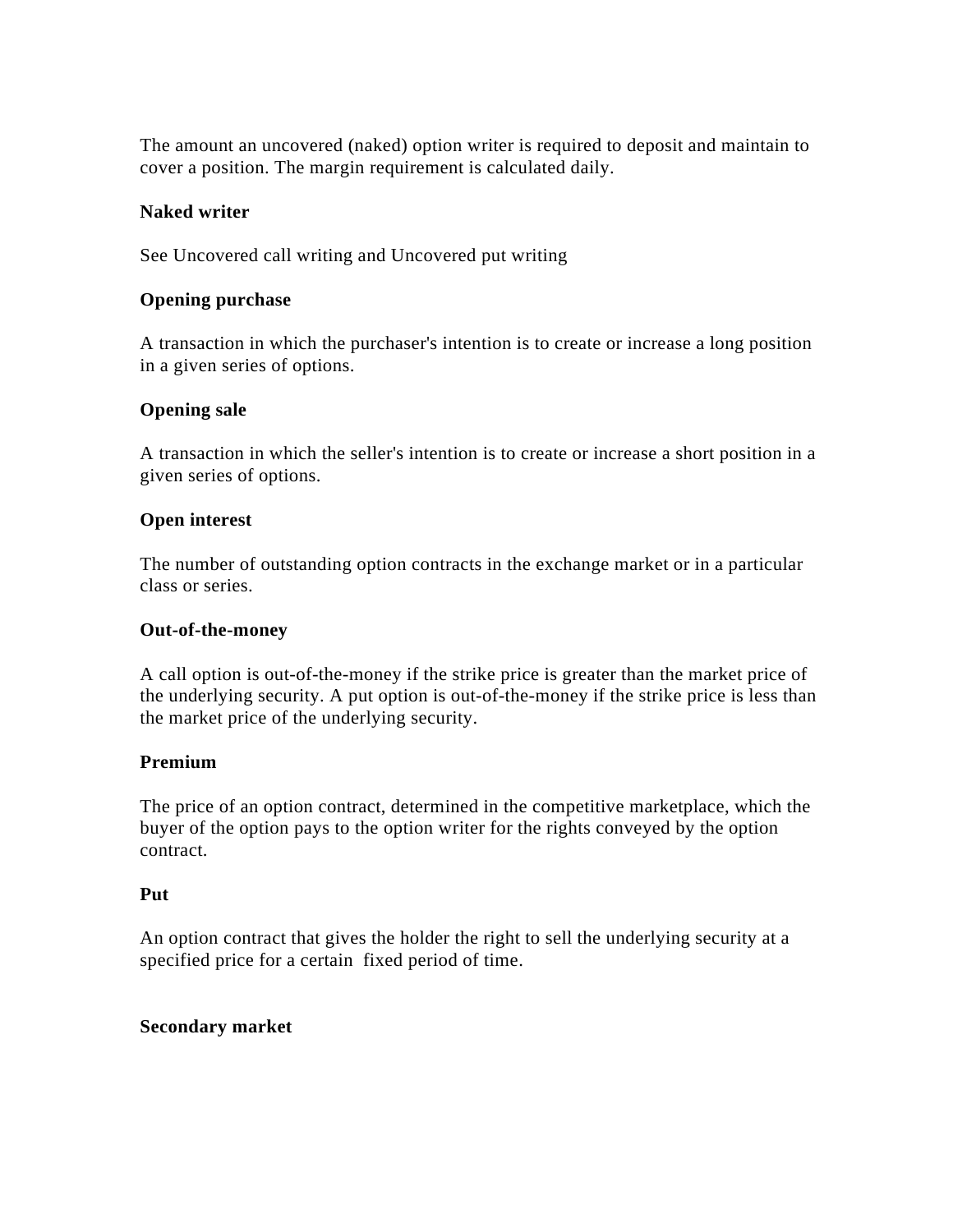A market that provides for the purchase or sale of previously sold or bought options through closing transactions.

## **Series**

All option contracts of the same class that also have the same unit of trade, expiration date and strike price.

## **Short position**

A position wherein a person's interest in a particular series of options is as a net writer (i.e., the number of contracts sold exceeds the number of contracts bought).

## **Strike price**

The stated price per share for which the underlying security may be purchased (in the case of a call) or sold (in the case of a put by the option holder upon exercise of the option contract.

## **Time value**

The portion of the option premium that is attributable to the amount of time remaining until the expiration of the option contract. Time value is whatever value the option has in addition to its intrinsic value.

# **Type**

The classification of an option contract as either a put or a call.

## **Uncovered call writing**

A short call option position in which the writer does not own an equivalent position in the underlying security represented by his option contracts.

## **Uncovered put writing**

A short put option position in which the writer does not have a corresponding short position in the underlying security or has not deposited, in a cash account, cash or cash equivalents equal to the exercise value of the put.

# **Underlying security**